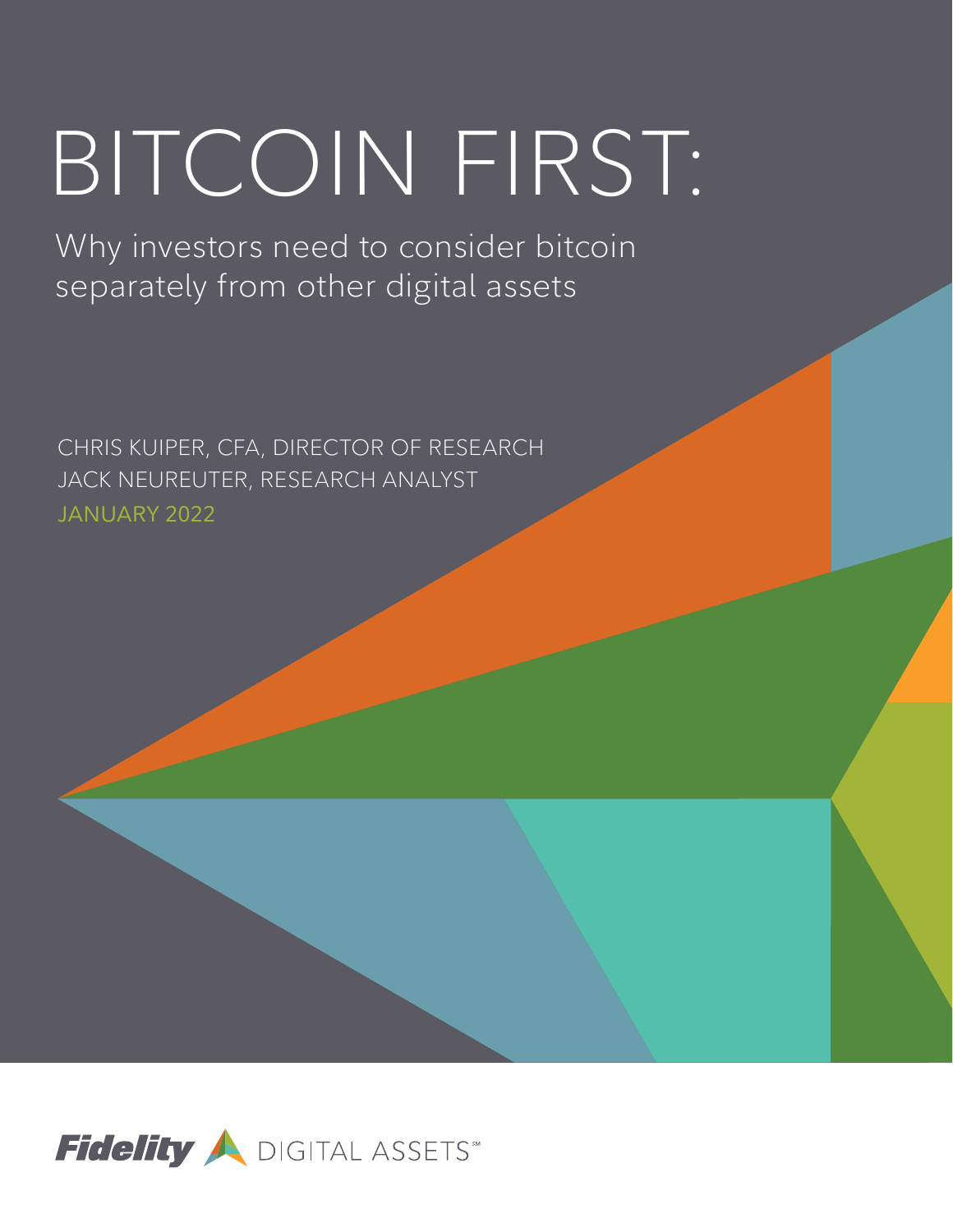

Once investors have decided to invest in digital assets, the next question becomes, "Which one?" Of course, bitcoin is the most recognized, first-ever digital asset, but there are hundreds and even thousands of other digital assets in the ecosystem.

One of the first concerns investors have regarding bitcoin is as the first digital asset it may be vulnerable to innovative destruction from competitors (such as the story of MySpace and Facebook). Another common consideration surrounding bitcoin is whether it offers the same potential reward or upside as some of the newer and smaller digital assets that have emerged.

In this paper we propose:

- Bitcoin is best understood as a monetary good, and one of the primary investment theses for bitcoin is as the store of value asset in an increasingly digital world.
- Bitcoin is fundamentally different from any other digital asset. No other digital asset is likely to improve upon bitcoin as a monetary good because bitcoin is the most (relative to other digital assets) secure, decentralized, sound digital money and any "improvement" will necessarily face tradeoffs.
- There is not necessarily mutual exclusivity between the success of the Bitcoin network and all other digital asset networks. Rather, the rest of the digital asset ecosystem can fulfill different needs or solve other problems that bitcoin simply does not.
- Other non-bitcoin projects should be evaluated from a different perspective than bitcoin.
- Bitcoin should be considered an entry point for traditional allocators looking to gain exposure to digital assets.

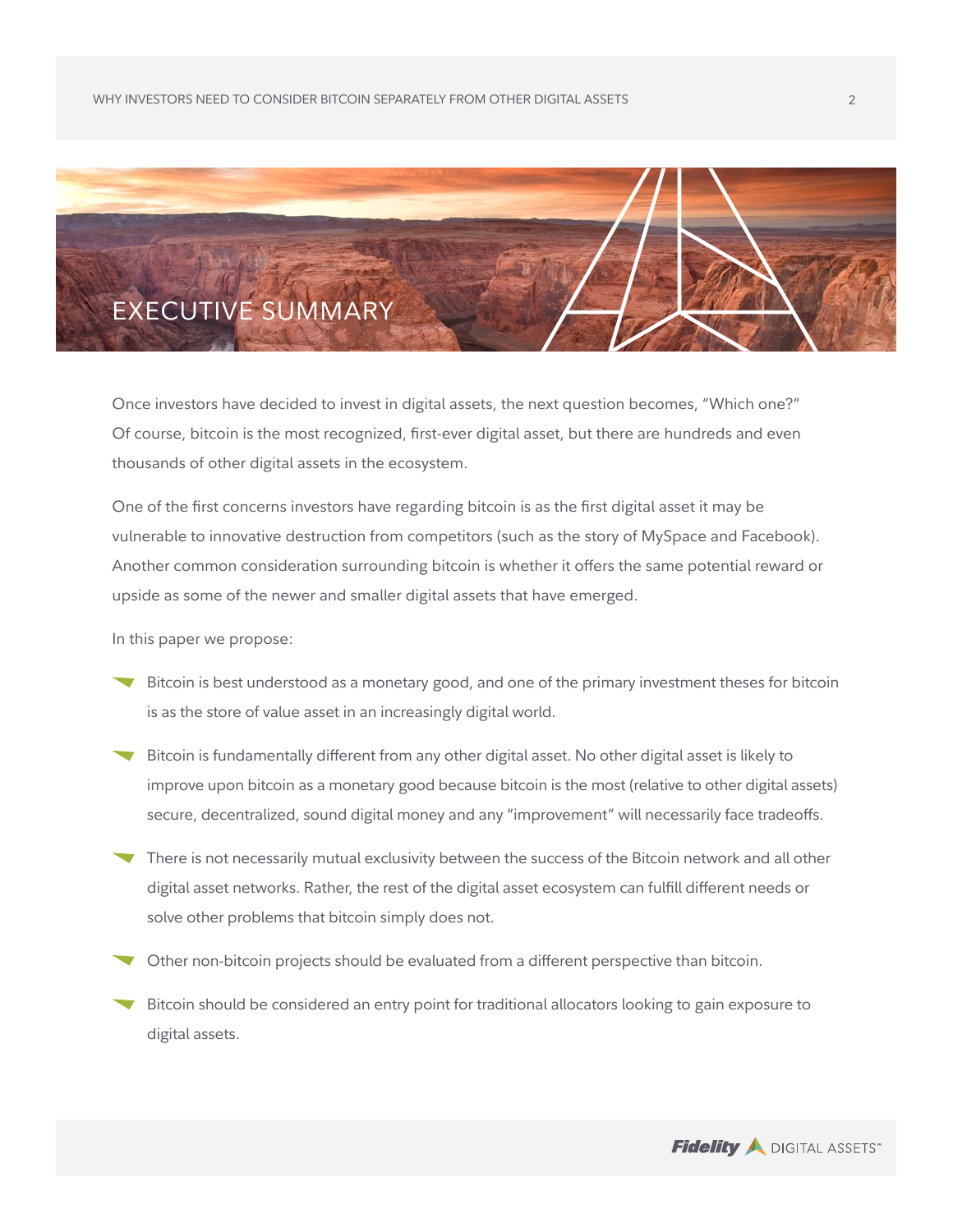Investors should hold two distinctly separate frameworks for considering investment in this digital asset ecosystem. The first framework examines the inclusion of bitcoin as an emerging monetary good, and the second considers the addition of other digital assets that exhibit venture capital-like properties.

# WHAT IS BITCOIN?

It is beyond the scope of this paper to provide a detailed explanation of bitcoin. However, we do think it is important to emphasize some of the basics that are necessary to understand how bitcoin has maintained a competitive advantage in the quest to represent the de facto non-sovereign monetary good of the digital asset ecosystem.

# **Bitcoin the network vs. bitcoin the asset**

One of the most confusing concepts for those who are new to bitcoin is understanding that the word "bitcoin" can refer to two related but distinctly different things. There is Bitcoin the network or payment system and then there is bitcoin the token or asset. To help avoid confusion we will adopt the standard of capitalizing Bitcoin when referring to the network and using a lowercase character for bitcoin the token or asset.

Bitcoin was first just an idea that set out to solve the problem of creating a truly peer-to-peer electronic cash system. Although we can transact in the physical world without an intermediary using cash, until Bitcoin was invented this was not possible in the digital realm. This idea was put into practice by writing code. Therefore, Bitcoin is just code and Bitcoin the network is made up of millions of computers all running this identical Bitcoin software. This code acts like a protocol and provides the rules that govern the Bitcoin network. This network operates a payment system, where users can send and receive a digital token, also called bitcoin.

# **The Bitcoin network is not compatible with other networks**

Anyone can join or leave the bitcoin network as long as they follow the core rules. Anyone that tries to change the rules without the consensus of enough of the other participants will be excluded from the network. Therefore, while Bitcoin's code is open-source and can be copied and modified, these copies or

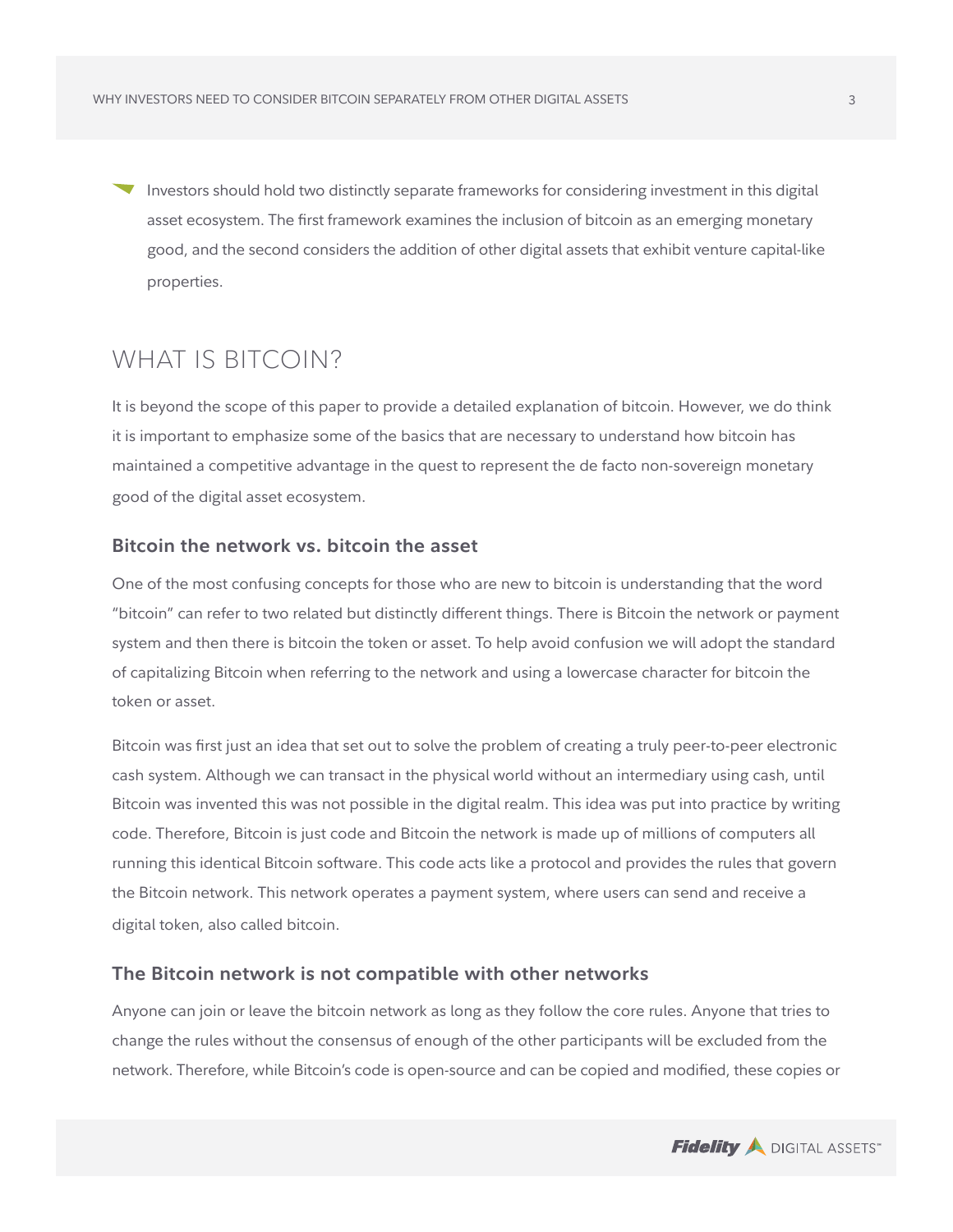derivations of Bitcoin are entirely separate networks and are not "backward compatible" with the original Bitcoin network. Furthermore, bitcoin tokens are native to the Bitcoin network and cannot be removed or transported to another blockchain network. The importance of this will be revealed later in this paper as we discuss the power of network effects and why we see one network dominating the market.

# WHY WE BELIEVE BITCOIN IS BEST UNDERSTOOD AS A MONETARY GOOD

What is money? We believe money is a tool that allows exchange rather than barter. Throughout most of

history we have seen humans iterate in search of the "best" representation of money. A monetary good is a good that is valued for its tradability for other goods, not its consumption or use. Throughout history various goods have been used as money, such as shells, beads, stones, fur, and wampum. Which leads to the question, why do some things become treated as a monetary good while others do not? Economists and historians suggest the answer lies in a number of characteristics that make "good money."1 The more characteristics a good possesses, the better it can serve as being money or the more likely it will emerge or be accepted as money.



**<sup>1</sup>** See "On the Origins of Money," Carl Menger, Economic Journal 2 (1892)



**<sup>2</sup>** For example, post-Bretton Woods there has been 201 currency crises from 1975 to 2007, or an average of more than five per year. See Glick, Reuven, and Michael Hutchison. "Currency Crisis." Federal Reserve Bank of San Francisco Working Paper Series, Sept. 2011, <https://www.frbsf.org/economic-research/files/wp11-22bk.pdf>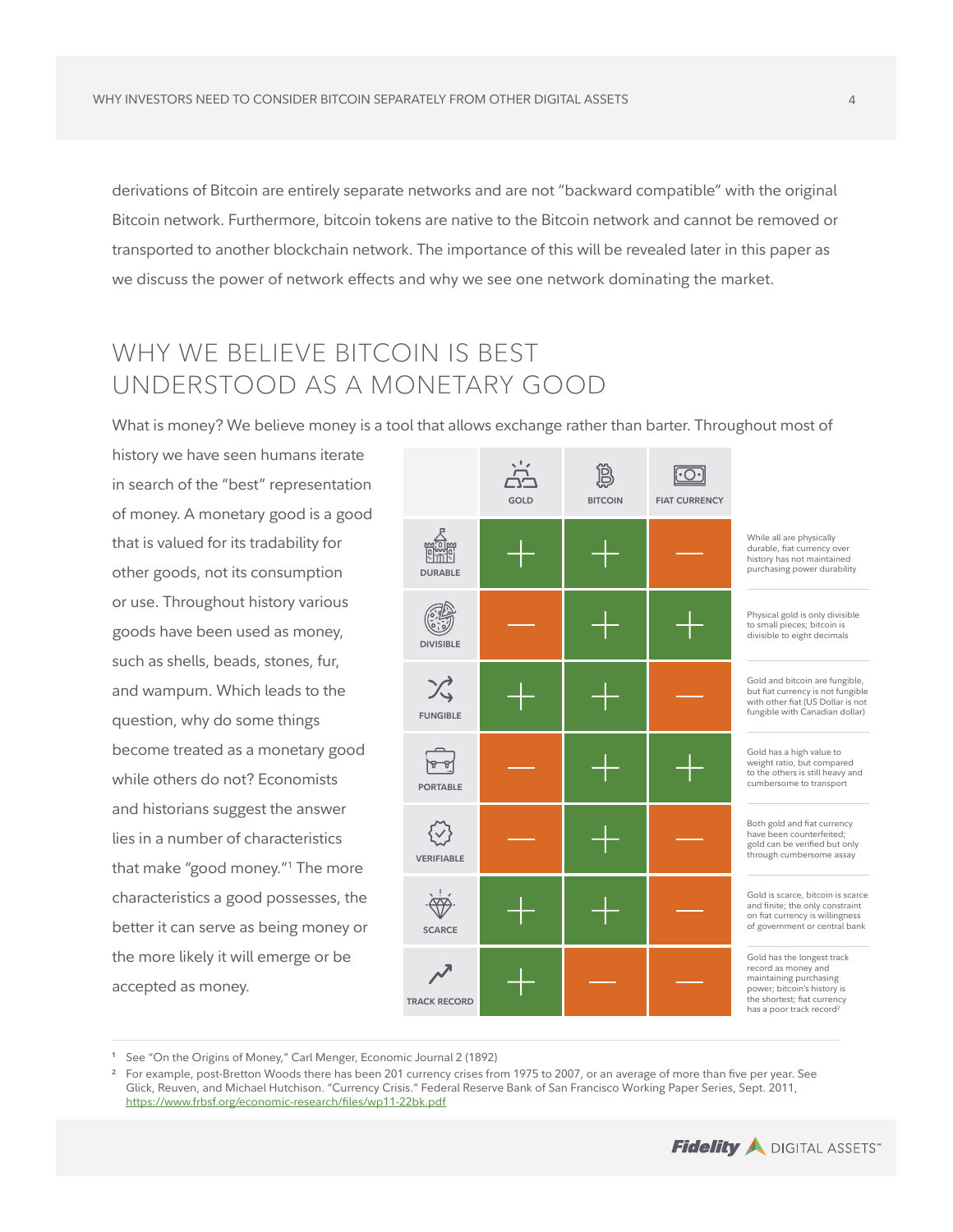Bitcoin clearly possesses a lot of good qualities of money, combining the scarcity and durability of gold with the ease of use, storage, and transportability of fiat (even improving on it).

It is also worth noting that just like other monetary goods, bitcoin is not a company, it doesn't pay a dividend or have cash flows. Therefore, its value must be derived from its ability to better fulfill the characteristics of a monetary good compared to traditional alternatives.

# **Bitcoin's value is driven by its enforceable scarcity**

One of the greatest characteristics of bitcoin's properties is its scarcity. Not only is bitcoin scarce (bitcoin's current inflation rate of 1.8% is roughly equal to gold's inflation rate at the moment)<sup>3</sup>, but unlike gold it is also provably *finite*. There will only ever be 21 million bitcoin. No other digital asset possesses an immutable monetary policy on the level of bitcoin. In other words, bitcoin's monetary policy may be viewed as the most credible.

But how is bitcoin's scarcity (its 21 million supply cap) enforced? Two key characteristics underpin this credibility and are necessary to understand bitcoin's enforced supply cap as well as why it is distinct from every other digital asset.

The first is bitcoin's decentralization. No one person, corporation, or government owns or controls the Bitcoin network or the rules that govern the network. As a completely decentralized network that is running open-source code, the participants in the network must adhere to the code's rules that govern the network. The 21 million supply cap was written in the original bitcoin source code, which continues to run the bitcoin network today.

But if the network is operated by mere code, can't this code be changed? Yes, but only through consensus of the network participants (the node operators). A change in bitcoin's supply schedule is something that could happen in theory but almost never will in actual practice.

First, gaining consensus is enormously hard to do because Bitcoin's network and market participants are so widely dispersed. There is not a large "consortium" to have sway or voting power. More importantly, the network was designed with incentives to not change this supply cap. It would not be in the economic interest of the current network participants to raise or adjust the supply cap as doing so would only



**<sup>3</sup>** World Gold Council, 2019, annual reports and <https://www.gold.org/about-gold/gold-supply/gold-mining/how-much-gold>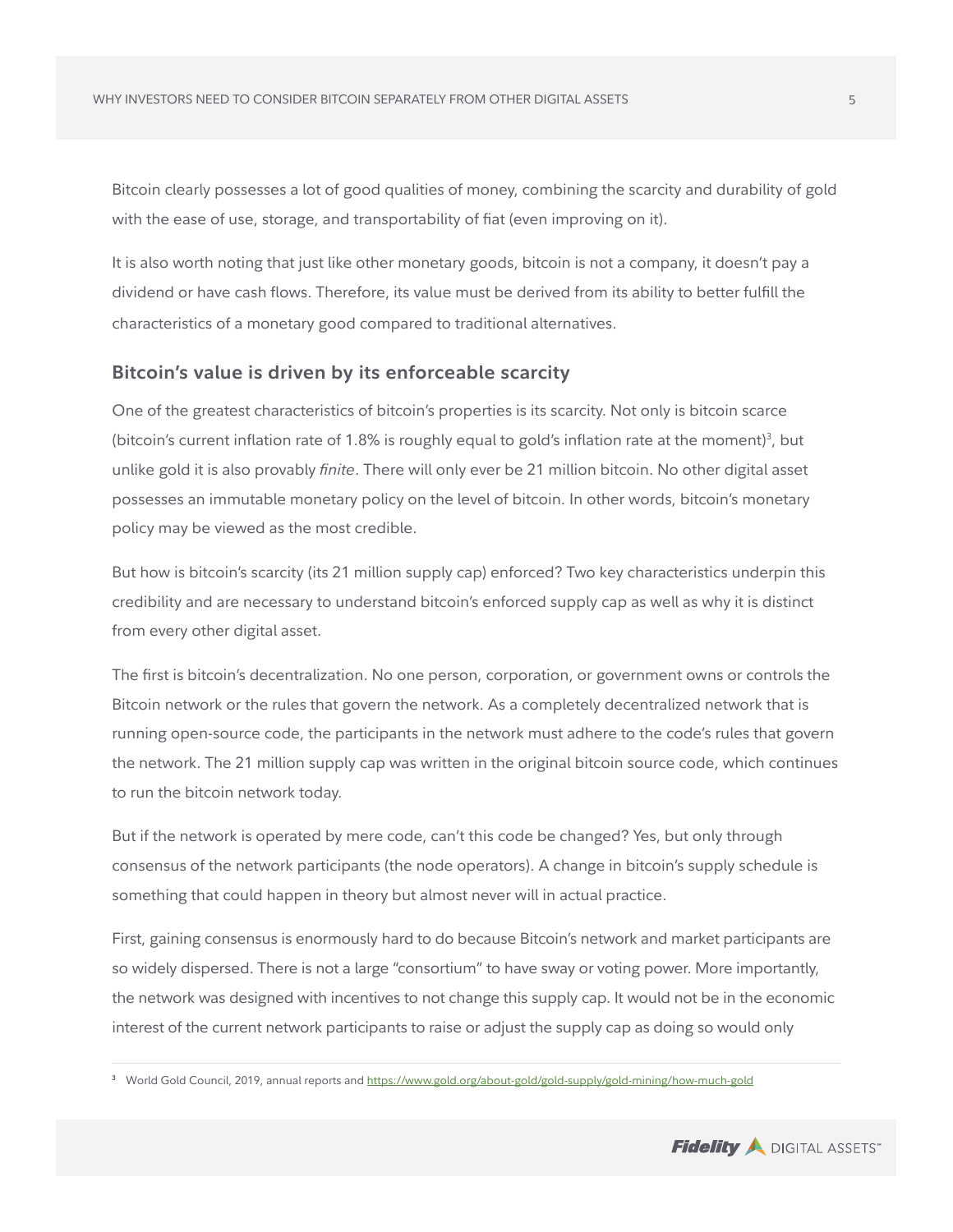serve to inflate the supply of bitcoin and dilute the value of their holdings, or in the case of miners, their mining rewards. Here we see the powerful effects of game theory at work as it is in the best interest of all participants to coordinate, cooperate, and not change the supply cap.

Second, the Bitcoin network is censorship resistant. Because no person, corporation, or government owns or controls the bitcoin network, it is very resistant to censorship. In addition, the Bitcoin network has no geographical boundaries, making it difficult for a nation state to assume control or regulation of the network and the core Bitcoin code itself.

To review the step-by-step logic as to why we believe bitcoin is a monetary good that has value:

- 1. A monetary good is something that has value attributed to it above and beyond its utility or consumption value. Although Bitcoin's payment network certainly has utility value, people are also ascribing a monetary premium value to the bitcoin tokens.
- 2. One of the primary reasons investors attribute value to bitcoin is its scarcity. Its fixed supply is the reason it has the ability to be a store of value.
- 3. Bitcoin's scarcity is underpinned by its decentralization and censorship-resistant characteristics.
- 4. These characteristics are hardcoded into bitcoin and almost certainly will never be changed because the same people that ascribe value to bitcoin and own it have no incentive to do so. In fact, network participants are incentivized to defend these very characteristics of a scarce asset and an immutable ledger.

# **Why we believe bitcoin has the potential to be the primary monetary good**

Investors may agree that bitcoin possesses many of the qualities that make for good money, but who is to say that only one monetary good can or will exist?

We won't be so bold as to predict there will only ever be one money, but we do believe that one monetary good will come to dominant the digital asset ecosystem due to the very powerful effects of networks.

#### *Monetary network effects are extremely powerful*

Many investors are familiar with the power of network effects, where the value of a given network increases exponentially as the number of its users grows. Monetary networks are no different. However,

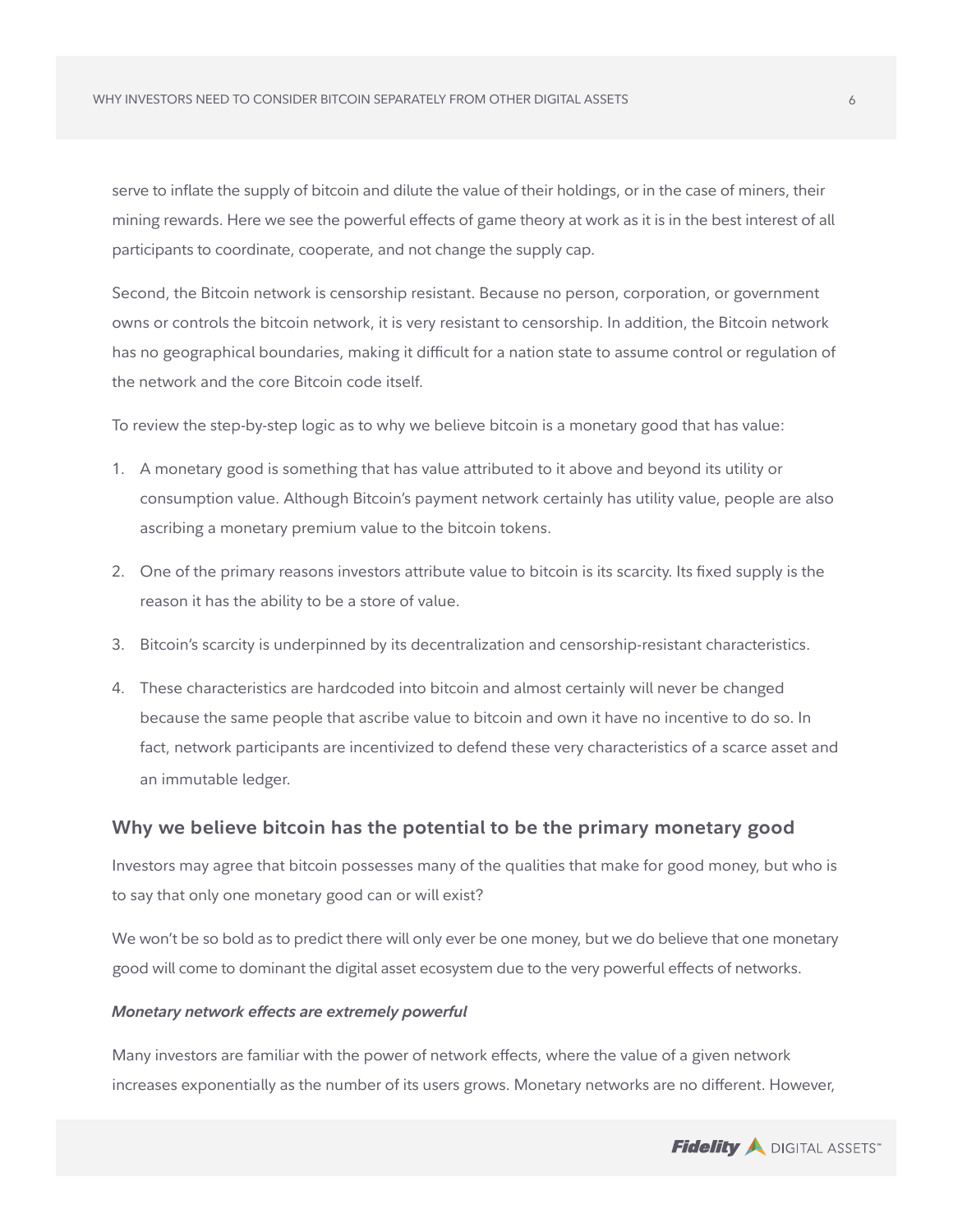they are even more powerful than other networks because the incentive to choose the right money is much stronger than any other choice of a network, such as a social network, telephone network, etc.

If investors are looking for a digital asset as a monetary good, one with the ability to act as a store of value, then they will naturally choose the one with the largest, most secure, most decentralized, and most liquid network. Bitcoin as the first truly scarce digital asset ever invented received a first mover advantage and has maintained this advantage over time. Note that while bitcoin's dominance, or its market capitalization as a percentage of the entire digital asset ecosystem, has declined from 100% to approximately 50%, this is not due to it shrinking in size but rather the rest of the ecosystem growing.



## **BITCOIN DOMINANCE**

Data Source: Coin Metrics, Date: 1/18/2022

There is also a reflexive property to monetary networks. People observe others joining a monetary network, which incentivizes them to join as well as they also want to be on the network where their peers or business partners reside. This can be observed on a smaller scale with payment networks today as platforms like PayPal and Venmo have grown at an accelerating rate.

In the case of bitcoin, the reflexive property is even more pronounced because it doesn't just include passive holders of the asset, but it also includes miners that actively increase the security of the network. As more people believe bitcoin has superior monetary properties and opt to store their wealth in it, demand increases. This in turn leads to higher prices (particularly as supply is inelastic

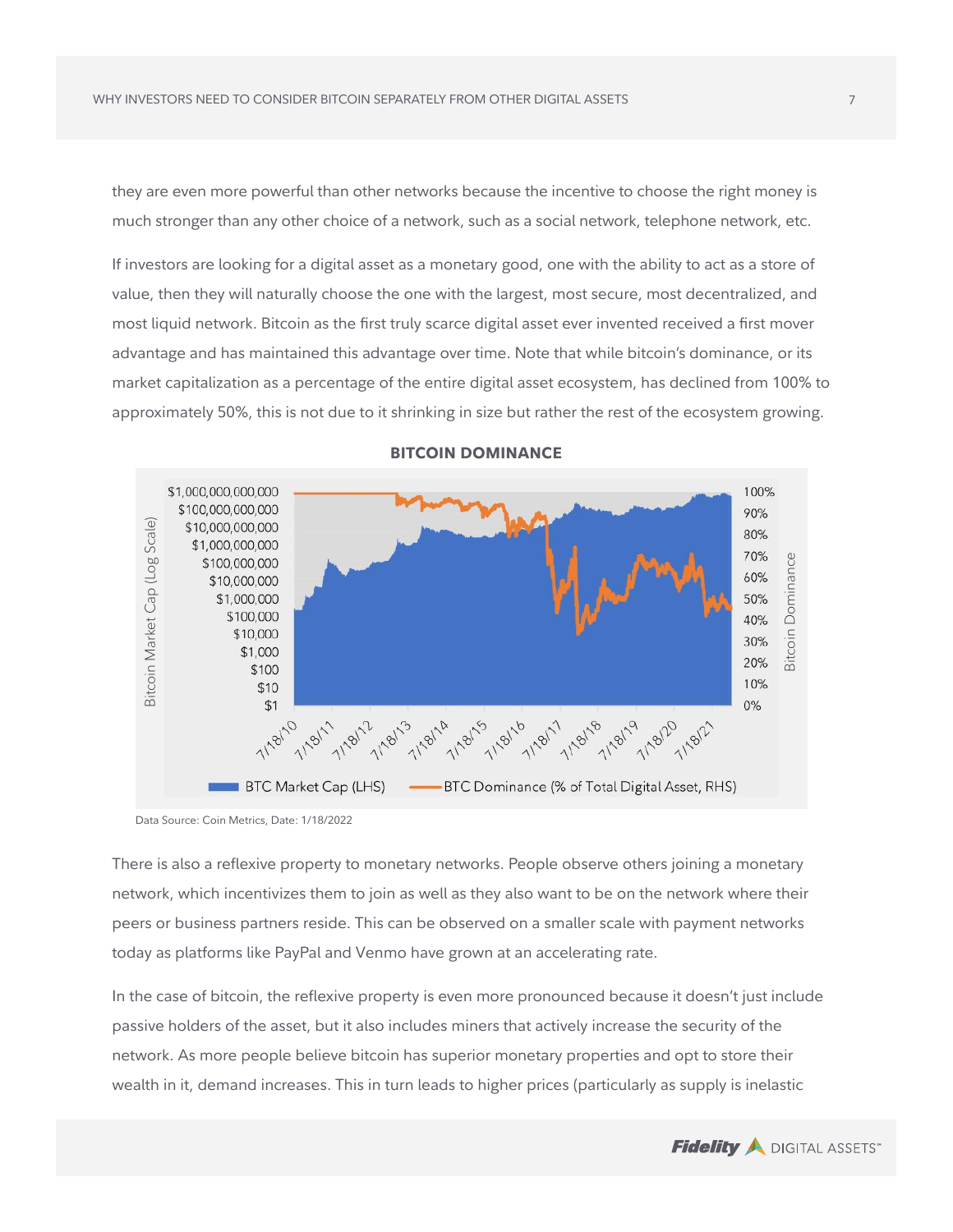or unresponsive to price). Miners are then incentivized to increase their capital expenditure and computing power as higher prices leads to higher profit margins. More computing power devoted to bitcoin mining leads to higher security of the network, which in turn makes the asset more attractive, leading once again to more users and investors.

This network competition is likely to result in a winner-take-all scenario as the network grows and becomes more valuable because the choice of any other monetary network that does not become the dominant one will result in a loss of investment. Every investor looking to store value in a monetary



good is making a choice as to which monetary network they are opting into, whether they are acknowledging it or not.

# *Any subsequent monetary good would be "reinventing the wheel"*

The phrase "don't reinvent the wheel" is so common it has become a cliché. Nevertheless, we think this applies to bitcoin as a digital monetary good. The invention of the wheel represented an entirely new technology that once invented could never be reinvented. Similarly, never before in human history had the problem of digital scarcity

and a true peer-to-peer electronic cash been solved until Bitcoin was invented. Solving this problem was not merely an incremental improvement but a leap forward or an unlocking of the puzzle of how digital scarcity could exist.

Because Bitcoin is currently the most decentralized and secure monetary network (relative to all other digital assets), a newer blockchain network and digital asset that tries to improve upon bitcoin as a monetary good will necessarily have to differentiate itself by sacrificing one or both of these properties, an idea we explore in more detail below (the "Blockchain Trilemma"). A competitor that tries to merely copy Bitcoin's entire code will also fail as there will be no reason to switch from the largest monetary network to one that is completely identical but a fraction of the size.

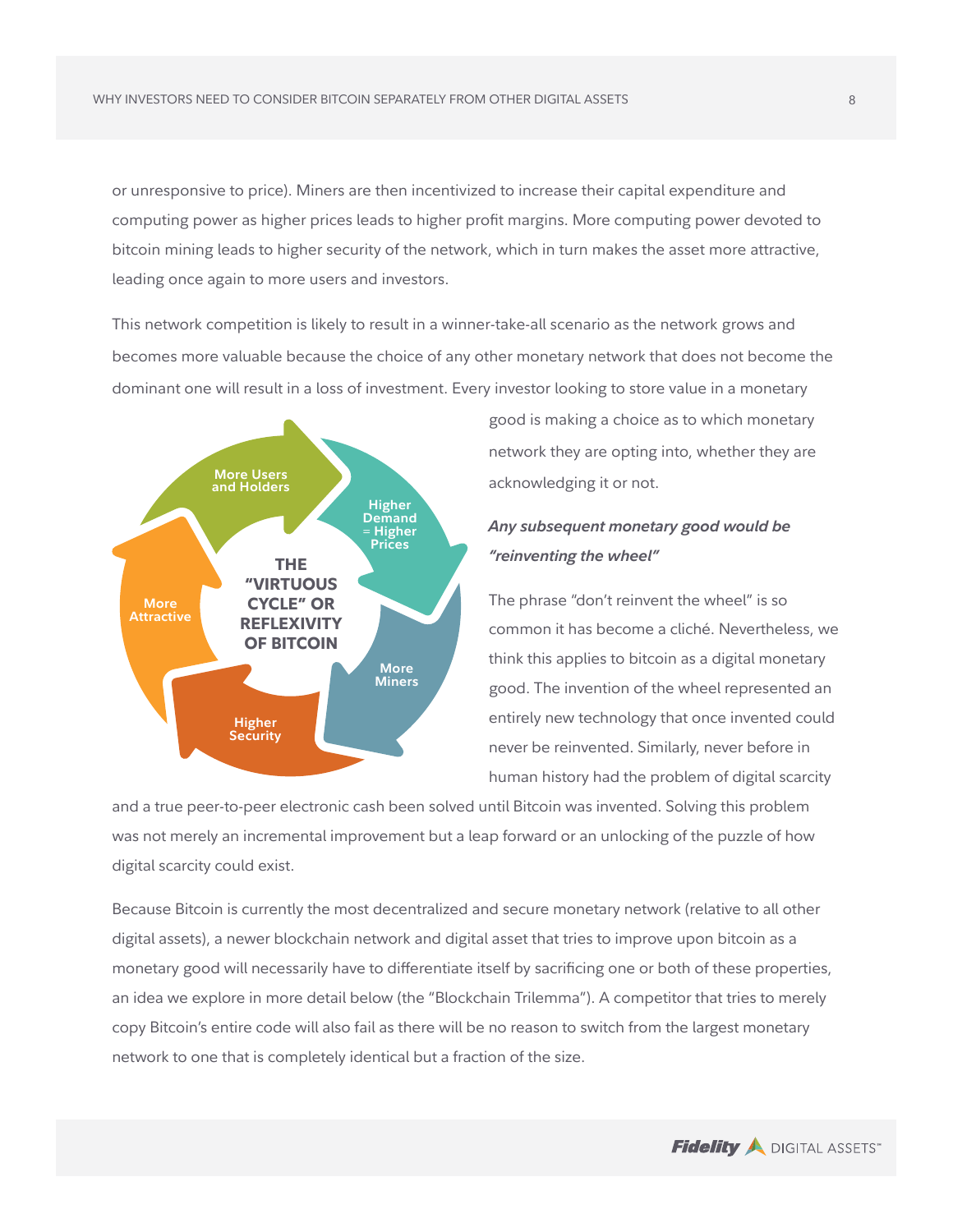# **The Lindy Effect and Bitcoin's antifragile qualities**

The Lindy Effect, also known as Lindy's Law, is a theory that the longer some non-perishable thing survives, the more likely it is to survive in the future. For example, a Broadway play that has run for ten years is likely to run another ten years compared to one that has run for only one year. We believe the same may apply to Bitcoin. Every minute, hour, day, and year that Bitcoin survives increases its chances of continuing into the future as it garners more trust and survives more shocks. It is also worth noting this goes hand-in-hand with the property of antifragility, where something becomes more robust or stronger with each attack or time the system is under some form of stress.

In fact, if an investor were presented with the idea of Bitcoin, and then asked to come up with a list of stressors, attacks, shocks, or failures that would likely be the demise of this nascent technology, they would probably underestimate all the negative events that Bitcoin has already endured that have not proven to be the death knell of the network.

| Created by an anonymous<br>person(s) whose true motive<br>or any affiliation is unknown | Some bitcoin tokens have<br>been confiscated by the FBI                            | Multiple exchange hacks                                                | Has been declared "dead"<br>hundreds of times by major<br>news outlets and famous<br>investors, CEOs etc. |
|-----------------------------------------------------------------------------------------|------------------------------------------------------------------------------------|------------------------------------------------------------------------|-----------------------------------------------------------------------------------------------------------|
| Used on the dark web<br>for illicit purchases                                           | Endured a "civil war"<br>regarding the core code (see<br>section on blocksize war) | Price has suffered multiple<br>50%+ drawdowns, many<br>larger than 80% | Banned in multiple<br>countries                                                                           |
| Has been labeled a<br>fraud, ponzi scheme,<br>speculative gamble                        | Remains primary<br>form of payment for<br>ransomware attacks                       | Has endured multiple<br>forks in its code                              | Copied by competitors<br>thousands of times                                                               |

A non-exhaustive list of some of the negative events that bitcoin has endured:

# **Why another digital asset is unlikely to supersede bitcoin as a monetary good**

Perhaps investors agree that bitcoin is *currently* the best monetary good in the digital asset marketplace and that it is likely that one digital monetary good will dominate the market due to network effects. However, couldn't a superior or improved version of bitcoin be created and become the dominant monetary good? Isn't bitcoin's code open source so that anyone can copy it and improve upon it?

While it certainly is possible in a free market of emerging digital assets, we believe it is highly unlikely

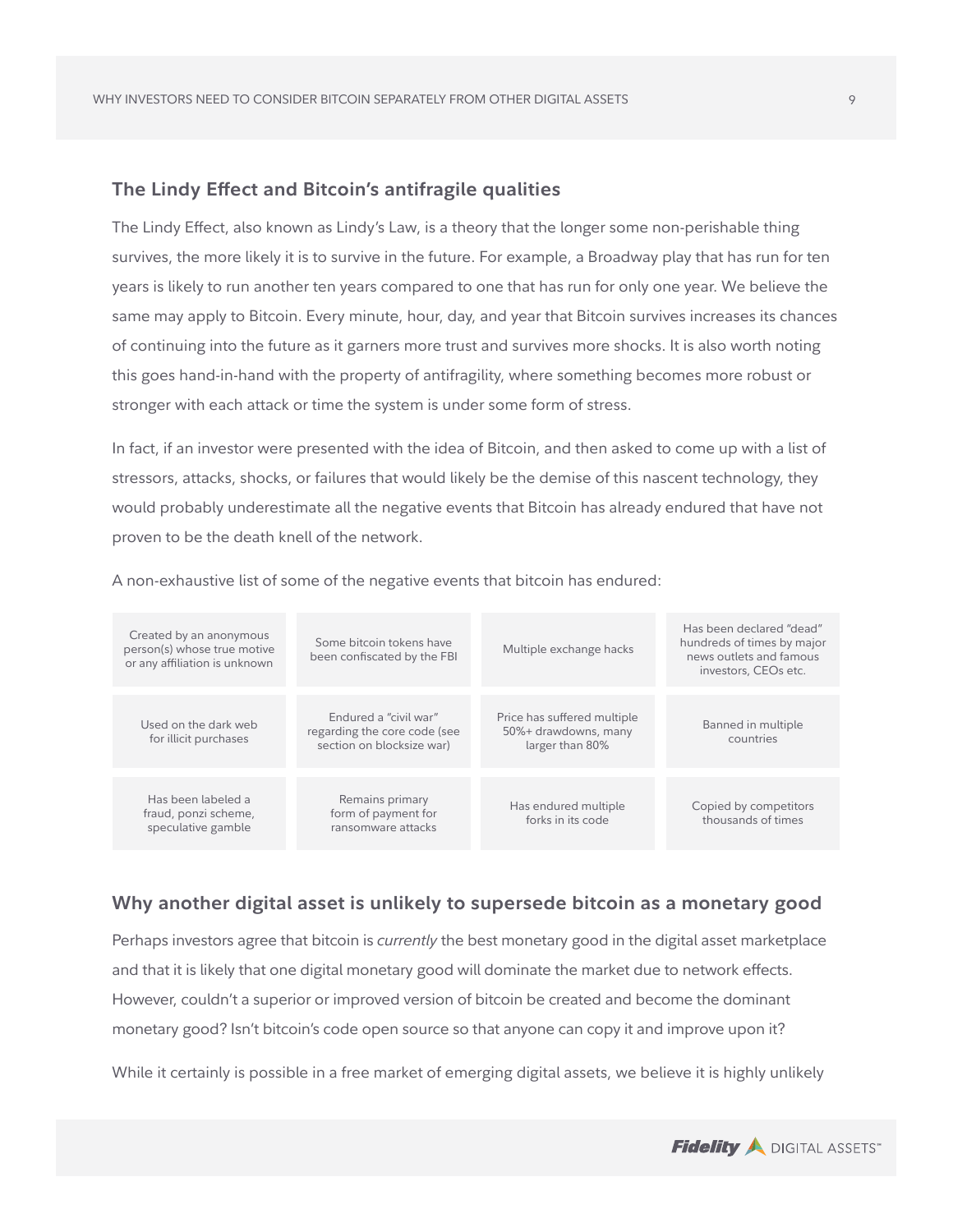for bitcoin to be replaced by an "improved" digital asset for several reasons. One of the biggest reasons is that any improvement in one characteristic of bitcoin, such as improving its speed or scalability, leads to a reduction in another characteristic, such as bitcoin's level of decentralization or security. This tradeoff is known as the blockchain trilemma.

# **The blockchain trilemma**

As far back as the early 1980s, computer scientists identified a kind of trilemma embedded in decentralized databases<sup>4</sup>. More recently a variation to this trilemma, known as the "Blockchain Trilemma," was outlined by Ethereum creator Vitalik Buterin, where he states that a decentralized database (of which Bitcoin is one type) can only deliver on two of three guarantees at one time: decentralization, security, or scalability.<sup>5</sup>

**Security** refers to how likely it is the network can be attacked or compromised. In the case of a decentralized network like Bitcoin, the main concern is a 51% attack, whereby a single person or entity controls more than half of the Bitcoin network's computing power (known as hash rate). If this is achieved, the attacker could control the network or more specifically, make changes to the open ledger, such as performing double spending or reversing transactions. Trust in the network would be lost and could collapse the entire network. As the Bitcoin network becomes larger, with more nodes and miners distributed among more people,

entities, and geographic areas, it becomes harder and more expensive to attack.

Bitcoin is by far the most secure digital asset when measured by the hash rate or computing power that is securing the network compared to other digital assets that use the same hashing algorithm as can be seen in the following graph:



Data Source: Coin Metrics, Date: 1/18/2022



**<sup>4</sup>** See "The CAP Theorem" also known as Brewer's Theorem for one of the first tradeoffs identified between three properties in a decentralized database.

**<sup>5</sup>** Specifically referred to as the "Scalability Trilemma" by Vitalik Buterin, <https://eth.wiki/sharding/Sharding-FAQs>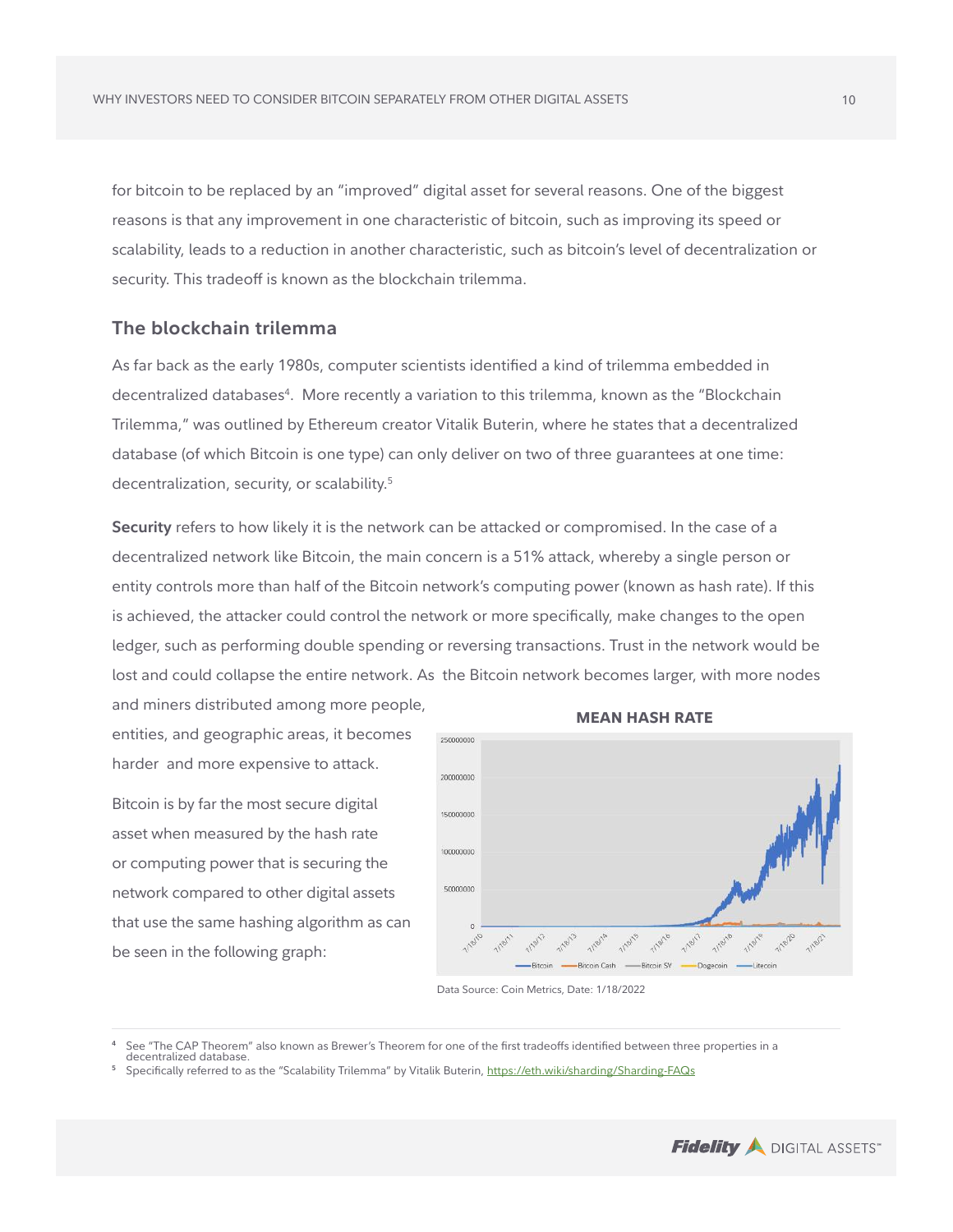Unfortunately, because of the differences in hashing algorithms, bitcoin's hash rate cannot be directly compared to the hash rate of other digital assets, most notably ether, the second largest digital asset by market capitalization. However, we can compare total annual energy usage as a proxy for security, with more energy usage as a measure of more mining resources dedicated to securing the network. On this measure, bitcoin is estimated to consume approximately 137 terawatt-hours (TWh) $^6$  annualized compared to approximately 25 TWh for Ethereum.<sup>7</sup>

**Decentralization** refers to how much control any one person, entity, or group may have on a system or network. In a decentralized network, consensus is achieved through a kind of voting mechanism. In this system no single entity can control or restrict the data. In an open decentralized network, anyone is also free to join and no entity can exclude them as long as they follow the rules or protocol of the network. This allows the network to operate without intermediaries. The cost of higher decentralization is lower throughput of the network, or the speed at which information can pass due to the need for a larger consensus. The opposite of a decentralized network would be a completely centralized network where one intermediary controls all aspects of the network. The advantage to this is incredible speed and throughput as there does not need to be a consensus, but the disadvantage is the need to then trust this single intermediary.

Bitcoin is the most decentralized digital asset based on many factors. For example, as a recent Coin Metric report noted<sup>8</sup>, bitcoin continues to show increasing decentralization as the number of holders has become distributed, active addresses continue to increase, and Bitcoin mining pools continue to become more fragmented and competitive. Furthermore, Bitcoin's computing power, known as hash rate, has recently undergone a great distribution. Only a few years ago it was estimated approximately 75% of the Bitcoin network's hash rate was coming from operators located in China and only 4% from the United States. Most recently, due to China's ban on these activities, virtually none is located in China and now the U.S. holds the top spot at approximately 35%.<sup>9</sup>

**Scalability** refers to how well the network can handle growth, such as growth in the number of users and how many transactions the network can handle in a limited amount of time. Scalability has notably been the Achilles heel of the Bitcoin network as it maximizes decentralization and security, but as a



**<sup>6</sup>** Cambridge Bitcoin Electricity Consumption Index (CBECI) (ccaf.io), accessed 1/21/2022

**<sup>7</sup>** Ethereum Emissions (kylemcdonald.github.io), accessed 1/21/2022 **<sup>8</sup>** <https://coinmetrics.io/measuring-bitcoins-decentralization>

**<sup>9</sup>** [https://ccaf.io/cbeci/mining\\_map](https://ccaf.io/cbeci/mining_map)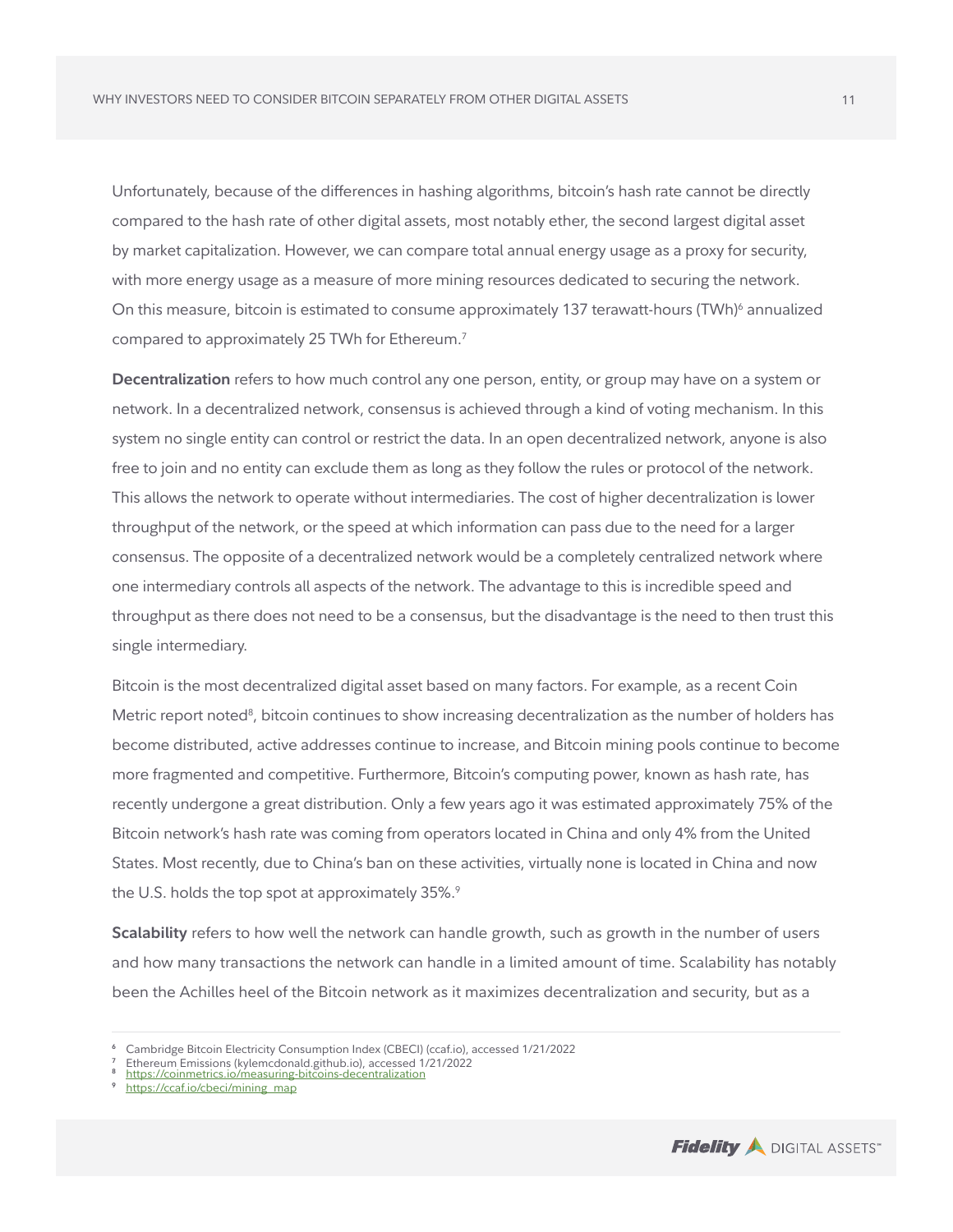result is the network with one of the slowest transaction throughputs. The Bitcoin network adds a new block and validates transactions on average only every 10 minutes, and because Bitcoin's block size is limited, only so many transactions can fit into each block. To put this into perspective, the Bitcoin network is able to process approximately three to seven transactions per second, versus a highly centralized payment network, like Visa, which processes approximately 1,700 transactions per second with the ability to scale and process multiple times if needed.

None of the characteristics above are in and of themselves *better* than another. It depends on the use case. Some users may favor scalability over decentralization or vice-versa. Our only point here is to understand there is an inherent trade-off.

To summarize, we believe bitcoin is *currently* the most secure and decentralized monetary network. Therefore, this excludes other networks that are competing on different use cases besides money.



We also believe the bitcoin network will continue to be the most secure and decentralized into the future due to the blockchain trilemma as outlined above and also as exemplified in a real-world example below (the blocksize war). We also believe because monetary networks have massive network effects, bitcoin's security and decentralization will only grow stronger over time. Could another network come along in the future that somehow improves upon bitcoin as a monetary network? We concede there is a non-zero chance, but believe it is incredibly small due to our arguments outlined here.

# **A real-world example of trying to "improve bitcoin": The blocksize war**

As we previously noted, Bitcoin's transaction throughput is limited by both the time between when each block is added and transactions are validated (approximately every 10 minutes) as well as the block size (a little over one megabyte), which limits the number of transactions that can fit into each block.

Some users and developers therefore proposed a seemingly simple and straightforward way to address this problem: increase the block size to greater than one megabyte. While this may seem to

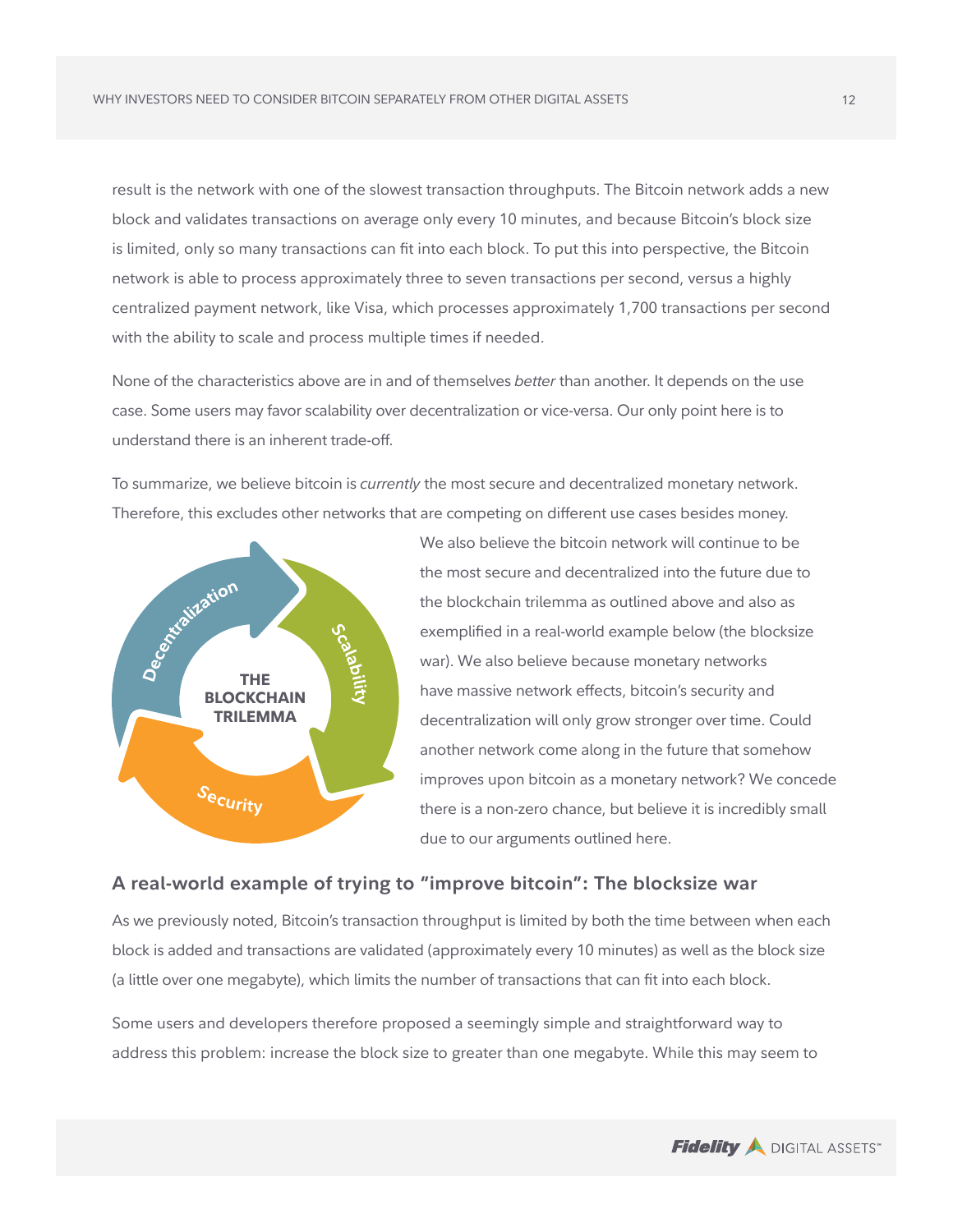represent a non-controversial and simple change, it actually spawned a fierce war within the developer community that spanned years.<sup>10</sup>

The debate can be summarized by putting the opposing views into two camps: the "small blockers" vs. the "big blockers." While the block size was the specific piece of code at the center of the debate, the issue at stake was actually a larger one regarding the principles of what Bitcoin is and how it should or shouldn't evolve. Those that wanted the original block size, or smaller blocks, generally favored robust protocol rules that should be very hard to change with a long-term focus on Bitcoin's stability. This ethos continues today with many proposed code changes, even upgrades that are considered improvements, failing to get implemented. In the small blockers' view, any change in the code could potentially open up the Bitcoin network to a new or unforeseen attack vector. The small blockers also believed the ability for individuals or average users to run a personal node was important to preserving Bitcoin's security and decentralization. Bigger blocks would mean more history to archive in the blockchain, and therefore make running a node (bitcoin's ledger) more difficult and expensive.

On the other hand, the big blockers wanted protocol rules that could be changed more easily and faster in order to focus on dismantling short-term obstacles or addressing arising opportunities with more of a "start-up" mentality. Larger blocks would allow for higher scalability and faster transactions.

However, increasing the block size does not come without tradeoffs. First, larger blocks lead to larger blockchains. Currently, the entire blockchain (all transactions ever recorded on Bitcoin's open-source ledger) is approximately 400 gigabytes in size.<sup>11</sup> This makes it feasible for nearly anyone to download the entire blockchain and run a full node from their home computer or even a specially built simple computer that costs approximately \$100. If the blockchain is larger, it would become more expensive and harder for individuals to run a node and could lead to less decentralization as only corporations or those with the more expensive equipment could build and run nodes.

Larger blocks also mean there could be non-full blocks, which would lead to low transaction fees. While this certainly helps scalability, it could conversely lower the incentives for miners due to lower transaction fees, particularly as the block subsidy (the other portion of the rewards miners receive) continues to get cut in half every four years. If miners discontinue operation, this decreases the security of Bitcoin's network.



**<sup>10</sup>** For more detail and a first-hand account of this, see "The Blocksize War: The battle over who controls Bitcoin's protocol rules" by Jonathan Bier (2021)

**<sup>11</sup>** <https://www.blockchain.com/charts/blocks-size>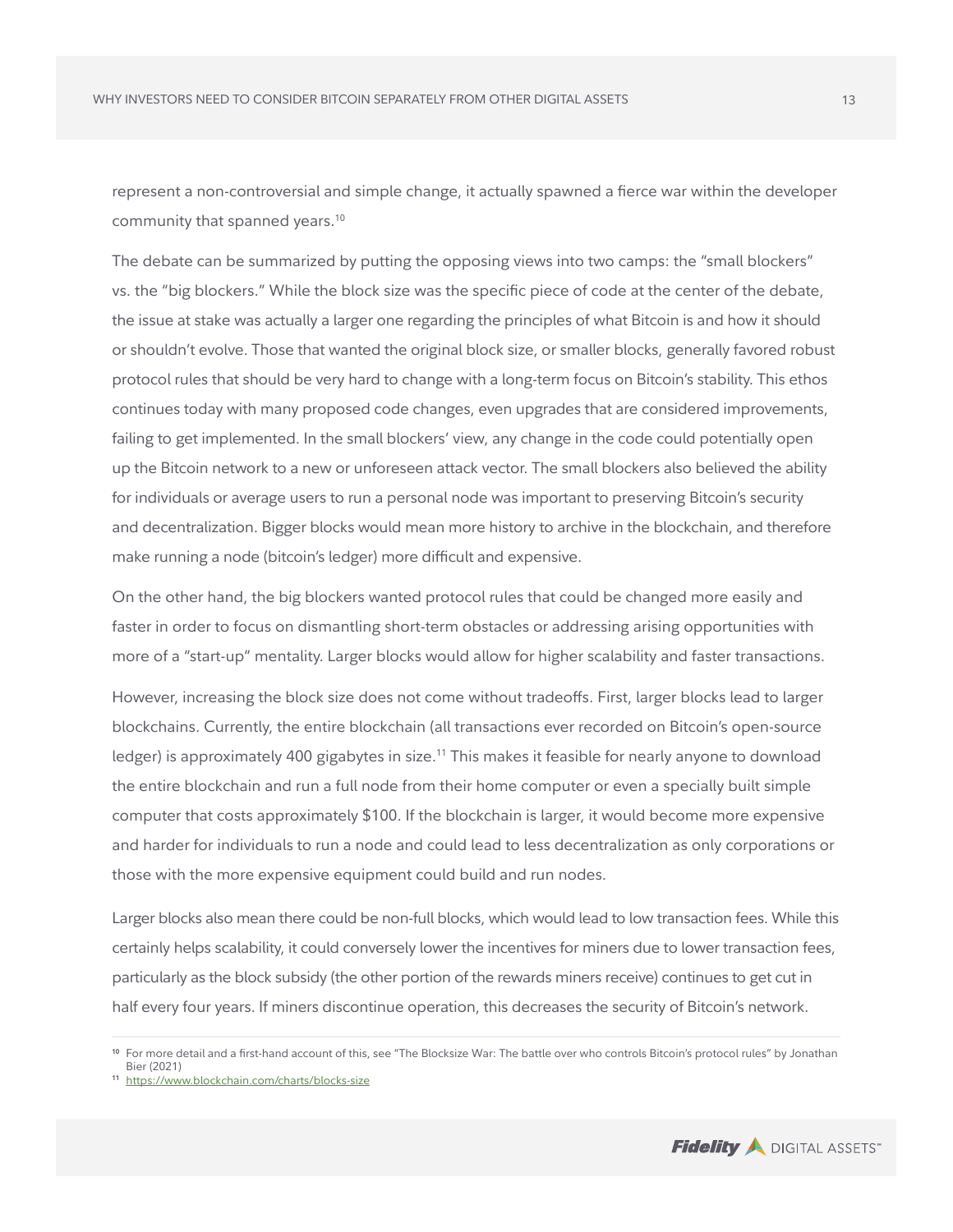In summary, the blocksize war demonstrates the blockchain trilemma inherent to Bitcoin's network. Larger blocks could increase scale or throughput, but at the potential loss of decentralization and security.

The other important point about this history is that the changes proposed would (and did) result in a hard fork, meaning the change to the code would not be backwards compatible and all nodes would have to upgrade in order to avoid a split in the network. The various hard forks that have come about because of

have either failed completely (such as Bitcoin XT and Bitcoin Classic) or have struggled to gain any kind of market dominance (such as Bitcoin Cash (BCH) and Bitcoin SV (BSV) or "Satoshi's Vision").

or in relation to the blocksize war

Bitcoin continues to dominant the market capitalization of all competing currency tokens as can be seen on the graph:



#### **BITCOIN DOMINANCE VS COMPETITION**

#### *Bitcoin Cash case study*

One of the most notable hard forks that came out of the block size war was Bitcoin Cash (BCH). Advocates of this hard fork believe bitcoin should first and foremost be a literal "peer-to-peer electronic *cash* system" or a system that can handle a large amount of transactions. In other words, Bitcoin Cash advocates believe bitcoin should first focus on becoming a reliable medium of exchange rather than a store of value.

We emphasize there is nothing inherently "wrong" with this approach, but it once again demonstrates the tradeoffs made for more scalability. There is also nothing stopping developers and the marketplace from choosing Bitcoin Cash for faster or cheaper payments at the cost of security and decentralization. However, we can see that in terms of overall value with bitcoin's market cap 100 times that of Bitcoin Cash (BCH), investors have continued to choose bitcoin (BTC) as the preferred monetary network and therefore appear to value a secure and sound store of value over faster or cheaper payments.



Data Source: Coin Metrics, Date: 1/18/2022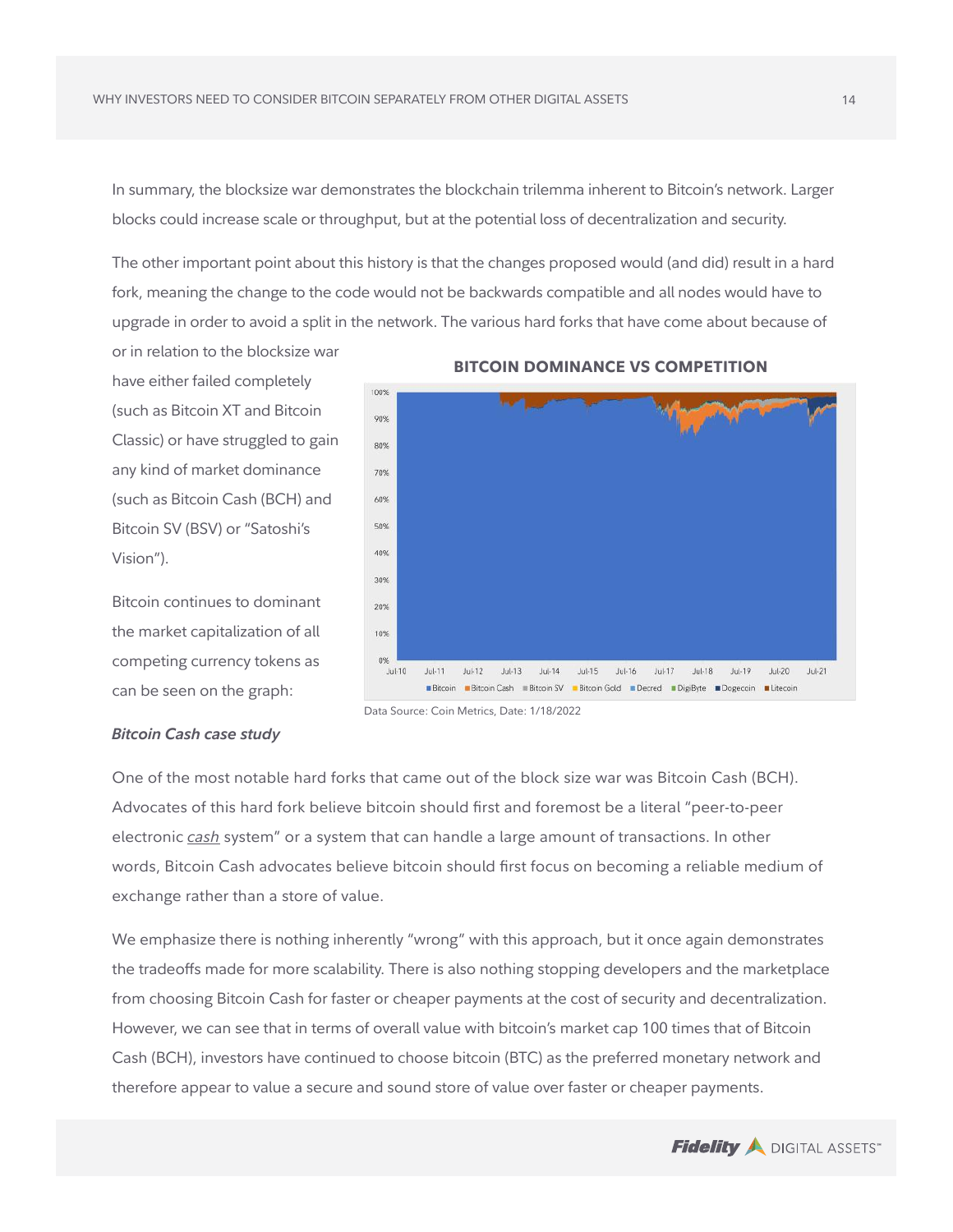#### *Bitcoin as a superior monetary good is more valuable than a better payment network*

This leads us to another point as to why we believe bitcoin should be considered primarily as a monetary good rather than a payment network. The fact the market has shown a preference towards bitcoin, which is slower as a payment system compared to other digital assets and blockchains, signals the market currently values a highly secure and decentralized store of value rather than another payment network. As we previously noted, Bitcoin's revolutionary invention was solving the problem of digital scarcity and creating a digital store of value, not making an incremental improvement to a payment system.

#### **Ethereum case study**

It is beyond the scope of this paper to examine the Ethereum network and the ether token in its entirety. However, it is instructive to observe some of the similarities and differences between bitcoin and ether, which is the second largest digital asset by market capitalization.<sup>12</sup>

From its inception and as an idea published as a whitepaper, Bitcoin set out to solve the problem of a "purely peer-to-peer version of electronic cash."13 Its network was designed to be decentralized and secure so that value could be sent without having to trust an intermediary. This was combined with a pre-programmed monetary schedule and credibly enforced supply cap of 21 million, giving bitcoin the ability to become a monetary good and store of value.

Ethereum also started as a whitepaper, originally published in 2013 by Vitalik Buterin.<sup>14</sup> In summary, Ethereum set out to take the blockchain technology pioneered by Bitcoin and extend it to include more capabilities, most notably the ability to do more complex transactions. From the Ethereum whitepaper: *"What Ethereum intends to provide is a blockchain with a built-in fully fledged Turingcomplete programming language that can be used to create "contracts" that can be used to encode arbitrary state transition functions…"*

This allows the Ethereum blockchain network to host and run "smart contracts" that can be used to program all kinds of applications. It is for this reason some like to refer to the Ethereum network as a "distributed world computer." The network also allows different tokens to be issued on the Ethereum



**<sup>12</sup>** [https://coinmetrics.io/crypto-prices](https://coinmetrics.io/crypto-prices/)

**<sup>13</sup>** Nakamoto, S. (2008) Bitcoin: A Peer-to-Peer Electronic Cash System. <https://bitcoin.org/bitcoin.pdf>

**<sup>14</sup>** [https://ethereum.org/en/whitepaper](https://ethereum.org/en/whitepaper/)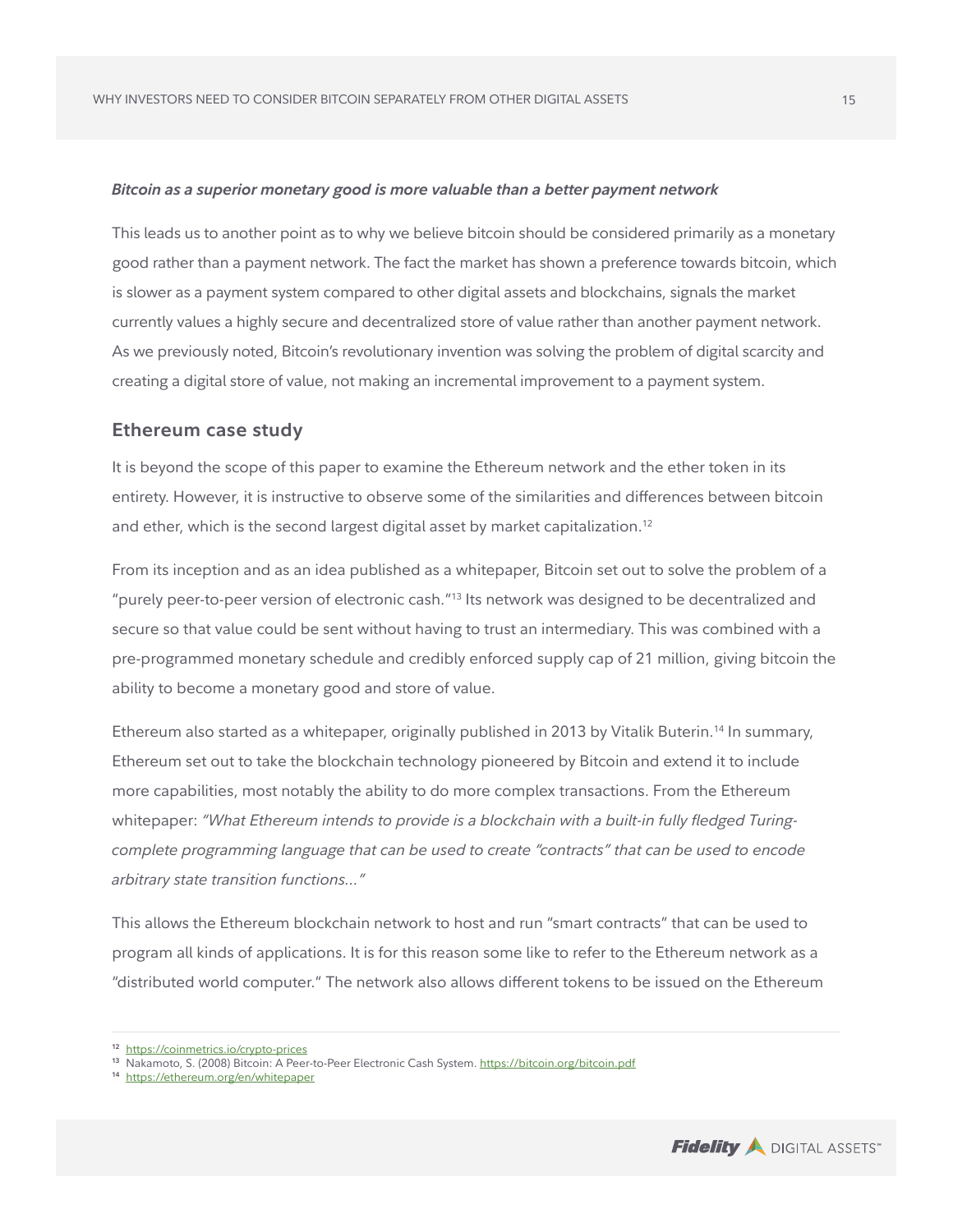blockchain. This network acts as a kind of platform that others can use to build multiple applications on top of including decentralized finance applications, games, social media tools etc.

While Ethereum may be viewed by some as a superior or more advanced network compared to Bitcoin, the additional capabilities and flexibility come at a cost, most notably a more complex network that increases the chance for software bugs as well as less decentralization and potential decline in security.

Below is a summary of some of the differences and tradeoffs between the Bitcoin and Ethereum networks:

|                                               | <b>BITCOIN NETWORK</b>                         | <b>ETHEREUM NETWORK</b>                                                            |
|-----------------------------------------------|------------------------------------------------|------------------------------------------------------------------------------------|
| <b>Primary Purpose</b>                        | Decentralized, secure,<br>monetary network     | Distributed world computer                                                         |
| <b>Speed of improvement</b><br>implementation | Very slow and deliberate                       | Fast and responsive to user demand                                                 |
| Programmable or<br><b>Smart Contracts?</b>    | No<br>No, only bitcoin                         | Yes                                                                                |
| <b>Ability to host</b><br>multiple tokens?    |                                                | Yes                                                                                |
| <b>Monetary Policy</b>                        | Fixed, pre-programmed<br>and has never changed | Has changed and is expected<br>to change again <sup>15</sup>                       |
| <b>Audability</b><br>(How many tokens exist?) | Yes, very easy to audit at any time            | Can be audited but may<br>be more difficult <sup>16</sup>                          |
| <b>Level of Centralization</b>                | Very decentralized                             | More centralized <sup>17</sup>                                                     |
| Cost of node                                  | Cheap (~\$100)                                 | Expensive                                                                          |
| Consensus mechanism                           | Proof-of-Work                                  | Currently proof-of-work; plans<br>underway to move to proof-of-stake <sup>18</sup> |



**<sup>15</sup>** <https://decrypt.co/84520/ethereum-supply-pace-shrink-eth-2-upgrade>

<sup>16</sup> <https://www.coindesk.com/tech/2020/08/11/how-much-ether-is-out-there-ethereum-developers-create-new-scripts-for-self-verification/>

<sup>&</sup>lt;sup>17</sup> A 2019 analysis suggested over 60% of all Ethereum nodes were hosted on a handful of major cloud provider services: [https://chainstack.](https://chainstack.com/the-ethereum-cloud-vs-on-premises-nodes-conundrum/ )<br>com/the-ethereum-cloud-vs-on-premises-nodes-conundrum/

**<sup>18</sup>** See "Sustainability" section at <https://ethereum.org/en/eth2/vision/>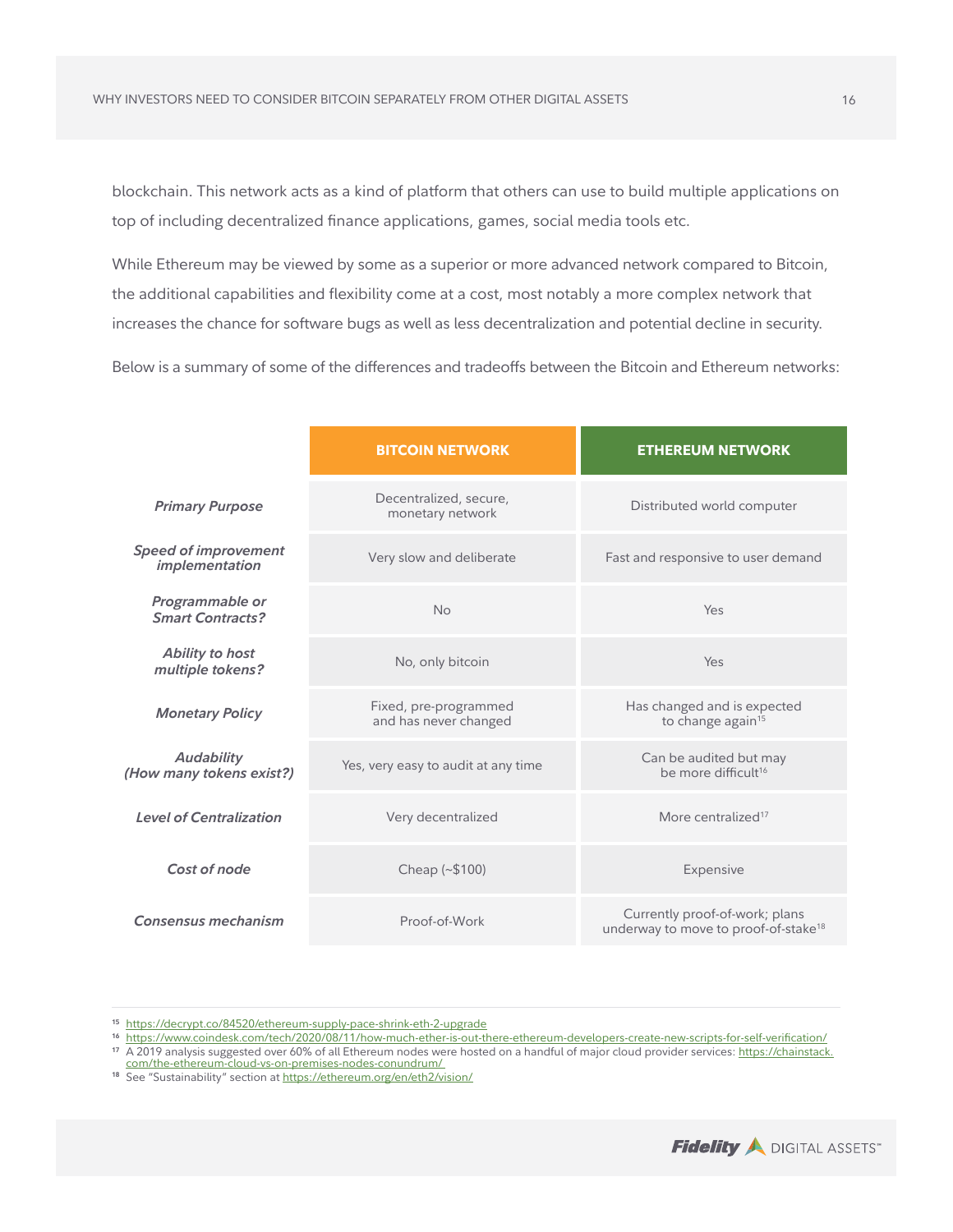# **How bitcoin may position itself against the rest of the digital asset ecosystem**

As we previously noted, the open-source nature of Bitcoin creates the ability for individuals to easily copy, alter, and build off the original Bitcoin base code for their own tokens and projects. This has allowed for the creation of a massive amount (literally thousands) of alternative coins (or "alt-coins"), leading to confusion for newcomers to the space, at times causing some to misstate that bitcoin is not scarce because there are hundreds of coins.

However, from our discussion thus far we have proposed:

- The Bitcoin network is not compatible with other blockchain networks and bitcoin tokens are not fungible with other tokens. Therefore, *bitcoin* tokens are scarce, while digital tokens broadly speaking are not scarce.
- The primary value driver of bitcoin tokens is the scarcity and credibly enforced supply cap.
- Bitcoin is best understood as a monetary good.
- Bitcoin is likely to be the primary monetary good and another digital asset is not likely to supersede bitcoin in this role.

In addition, we have seen that Bitcoin is currently the most secure and decentralized network but, at the base or native network layer, it is not the most scalable. Bitcoin's network also does not allow for additional functionality or programmability as we have seen in our comparison to Ethereum.

Because of these inherent trade-offs, we have seen a boom in the digital asset ecosystem with hundreds if not thousands of different projects all looking to achieve some different level of usability to fulfill a market need.

Investors of course naturally wonder what the eventual end state of this innovation looks like. Although no one knows exactly what this may become, we think it is instructive to examine two dominant narratives that have grown popular for envisioning the future digital asset ecosystem. Particularly, we are interested in how Bitcoin may assert itself in each of these scenarios.

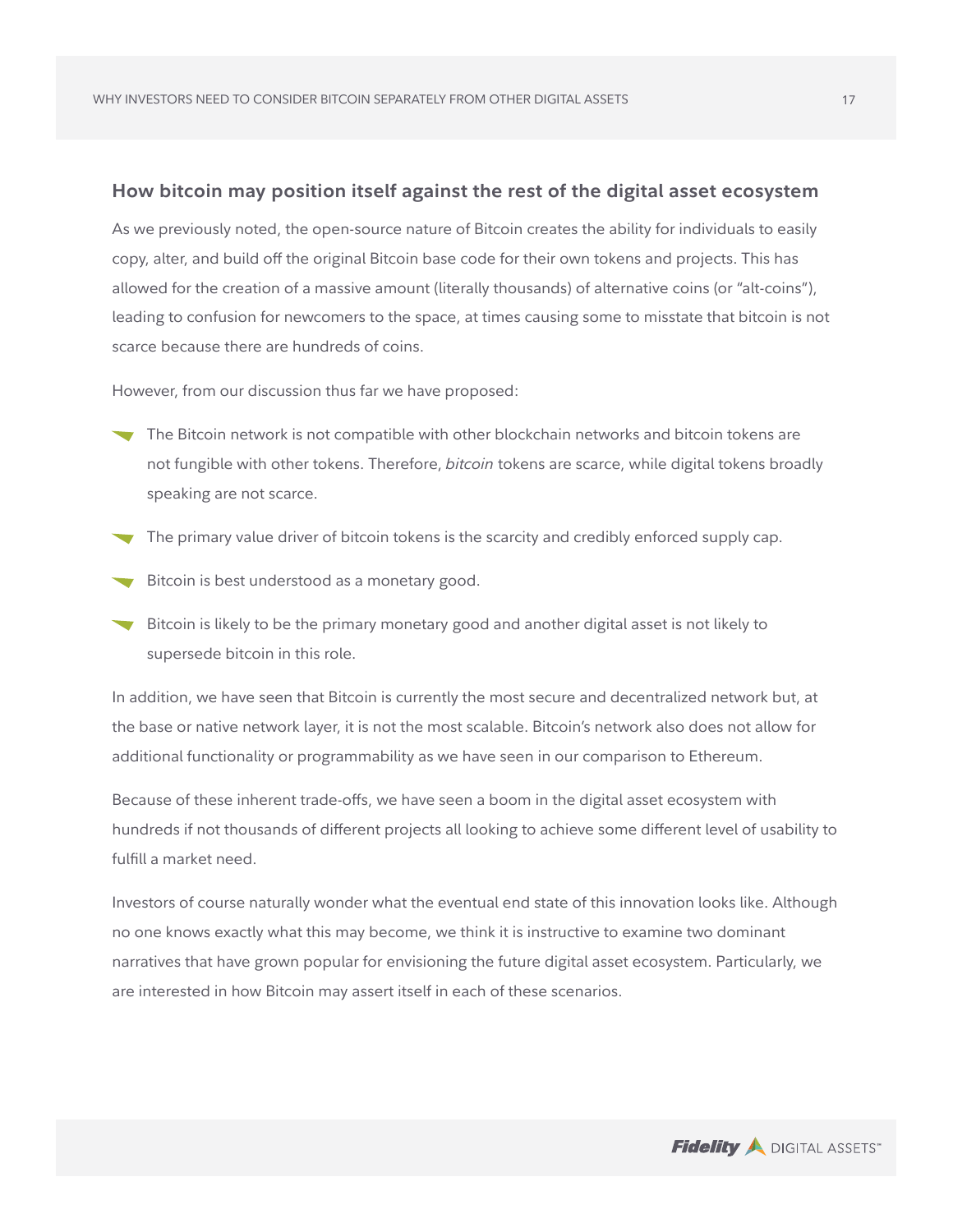## *1. A multi-chain world*

The current construction of various tokens has led to a relatively siloed digital asset universe with developers opting to work within a particular ecosystem. For instance, Bitcoin's construction is fundamentally different than that of Ethereum. The result is that Ethereum and its entire ecosystem of tokens and NFTs are incompatible with native Bitcoin, and unable to interact in an easy and trustless manner. To date, trusted third parties have been a critical requirement for swapping assets that live in different silos.

Bridges are being constructed to connect various blockchain ecosystems to one another, an important theme we have observed and expect will continue in the coming months and years ahead. Interoperability will be a key development for the success of the digital assets ecosystem if we are to assume that multiple chains will win due to various base layer tradeoffs, use cases, and value propositions.



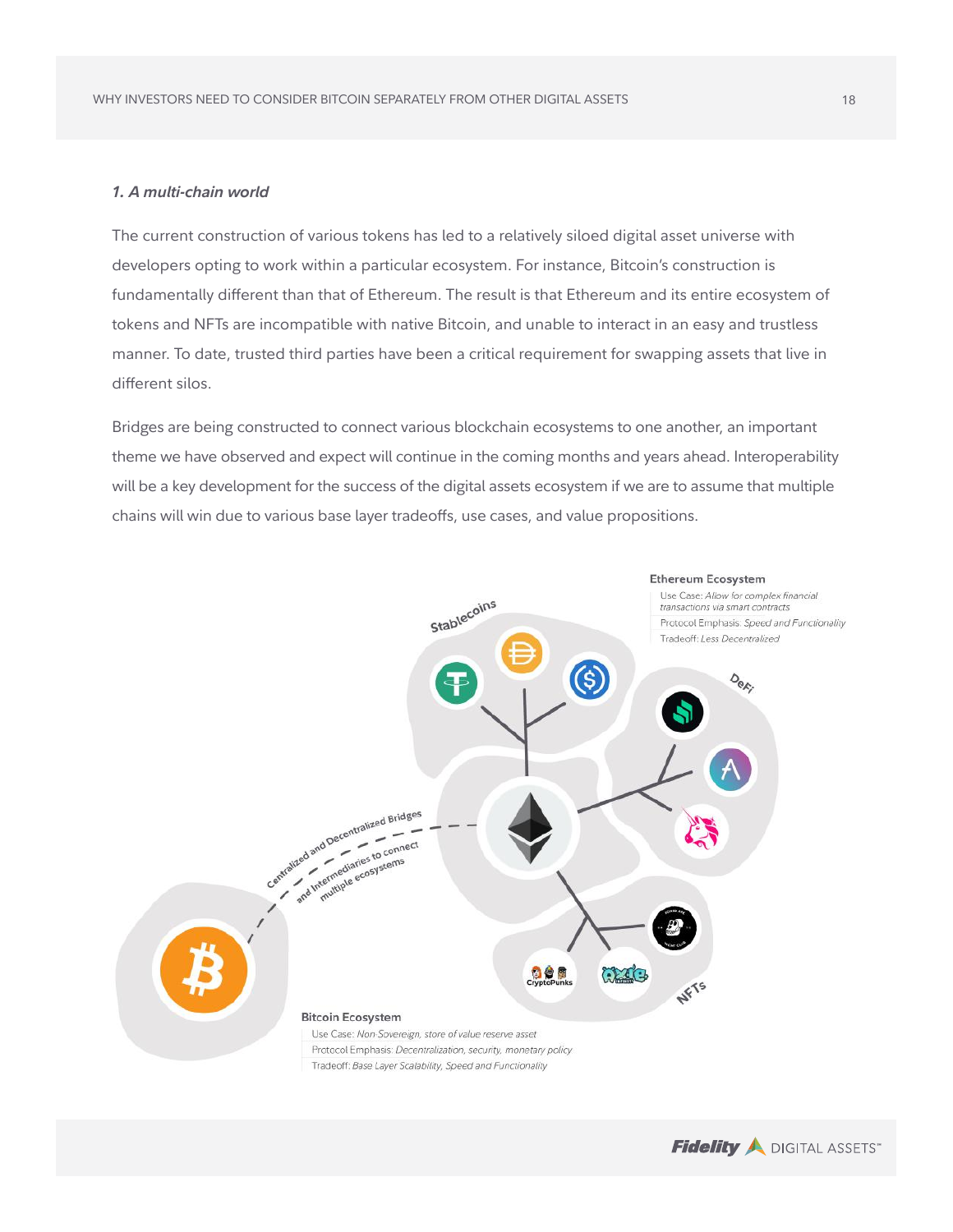In a world of multiple winning chains, it still appears that Bitcoin is likely the best equipped to fulfill the role of the ecosystem's non-sovereign monetary good with relatively less competition than other digital assets attempting to fulfill alternative use cases. The explicit emphasis on security and maximum decentralization reinforces its ruleset and enforces all users' rights equally. Furthermore, as a result of its scarcity and enforced supply limit, Bitcoin is the closest a digital protocol could be to enforcing absolute scarcity. In other words, any project or other blockchain network that requires its users to believe they are transacting with a token that has real monetary value likely needs to be directly or indirectly connected to bitcoin as the ultimate monetary good. For example, people use tokens at an arcade for ease of use and utility and attribute value to them because they know they represent a certain dollar amount or can be traded for other goods and prizes. However, outside of the native arcade environment, the tokens have little to no value.

This world leaves non-Bitcoin tokens battling to prove other viable use cases for their technology. They're aiming to find the right tradeoff for some particular level of base layer scaling and encountering vast competition for development and functionality enhancements. This is not an indictment of those building on or investing in non-Bitcoin chains, but merely an observation that bitcoin's clear advantage as a store of value asset reduces its risk even in a world that contains an ecosystem of many vibrant digital assets. Assuming this outcome, bitcoin is still a clear beneficiary of flows into the overall digital asset space given that it is viewed as the ultimate monetary digital asset, making it arguably the greatest risk-adjusted and easiest investment to understand and allocate towards across all of the digital asset landscape.

#### *2. A winner-take-all or most world*

Blockchains are undoubtably an important technological creation. The ability to take an otherwise centralized database of information and remove a trusted third-party was a radical, not incremental innovation. However, a *centralized* blockchain is relatively indistinguishable from a database and reduces the important qualities offered by a decentralized blockchain, including immutability, seizure resistance, censorship resistance, and trustless design.

Thus, we can envision a spectrum of decentralization that has taken place with tokens. This varies from as decentralized as possible (Bitcoin) to tokens whose protocols are decentralized in name only and give exorbitant power to developers or certain community members. Therefore, there is a possible scenario where users and investors will prefer different tokens based on the tradeoff of less decentralization for more features. This is similar to the multi-chain world described above.

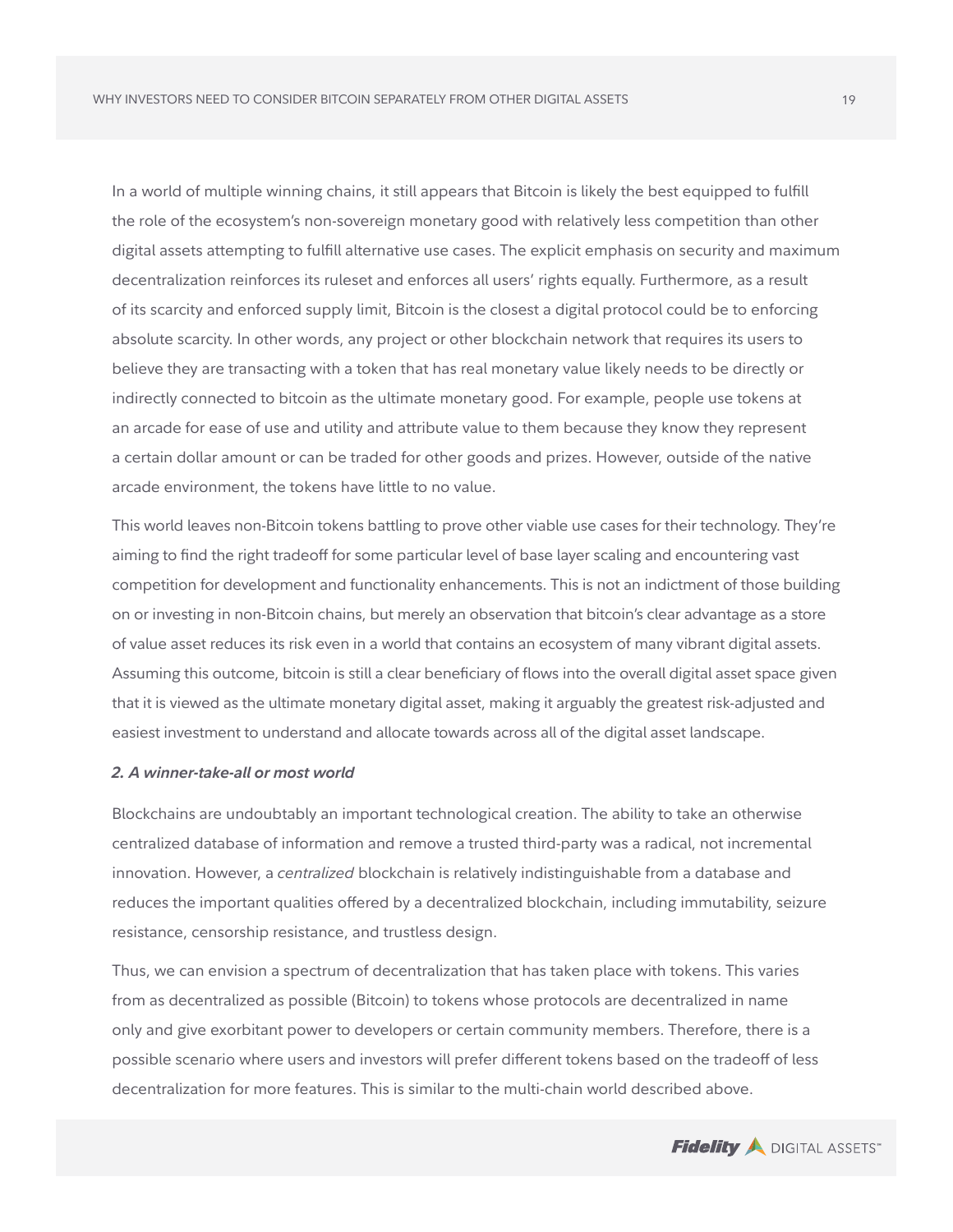However, there is another scenario that could arise due to the ability for applications and scaling solutions to be built on top of the "base layer" or "layer one" blockchains. If applications can be built on top of an existing blockchain network rather than be forced to start a new network, users would arguably want to build on top of the strongest, most secure networks. Therefore, we could see a world in which one or very few of these chains accrues the majority of the value in the digital asset ecosystem and is chosen as the premier blockchain network. Given that Bitcoin is arguably the most decentralized and immutable blockchain in existence, it appears as a prime candidate to be one of, or perhaps even the sole winner if this situation were to play out.

# **THE BITCOIN LIGHTNING NETWORK**

One interesting "layer two" application we are already witnessing being built on top of the core Bitcoin network is the lightning network. This is a decentralized network that is built using smart contract functionality and allows off-chain transactions between persons but with the ability to make a final settlement transaction on the base layer Bitcoin network. A simple analogy of this would be participants opening a private tab between each other, transacting back and forth with greater speed and very low transaction fees. This increases Bitcoin's scalability, but with the option to settle at any time on the base layer it still benefits from Bitcoin's security.



The internet and its base layer, TCP/IP, provides the perfect example of this. The internet protocol suite known as TCP/IP is an open-source base layer for communication to flow through and, subsequently, applications and content to be built on top of. The TCP/IP protocol is not owned by anyone and, as it is open-source, this internet of information does not allow ownership of the base layer. Rather, ownership is only possible for the applications and technology constructed on top of it. In contrast, ownership of the base layer is possible in the digital asset world. Like TCP/IP, applications can also be constructed using the base layer and then these technological upgrades enhance the value captured of the base layer. The innovations from Amazon, Facebook, Google, Netflix and others made the internet's base layer far more valuable and important. Similarly, the innovation taking place in and around particular

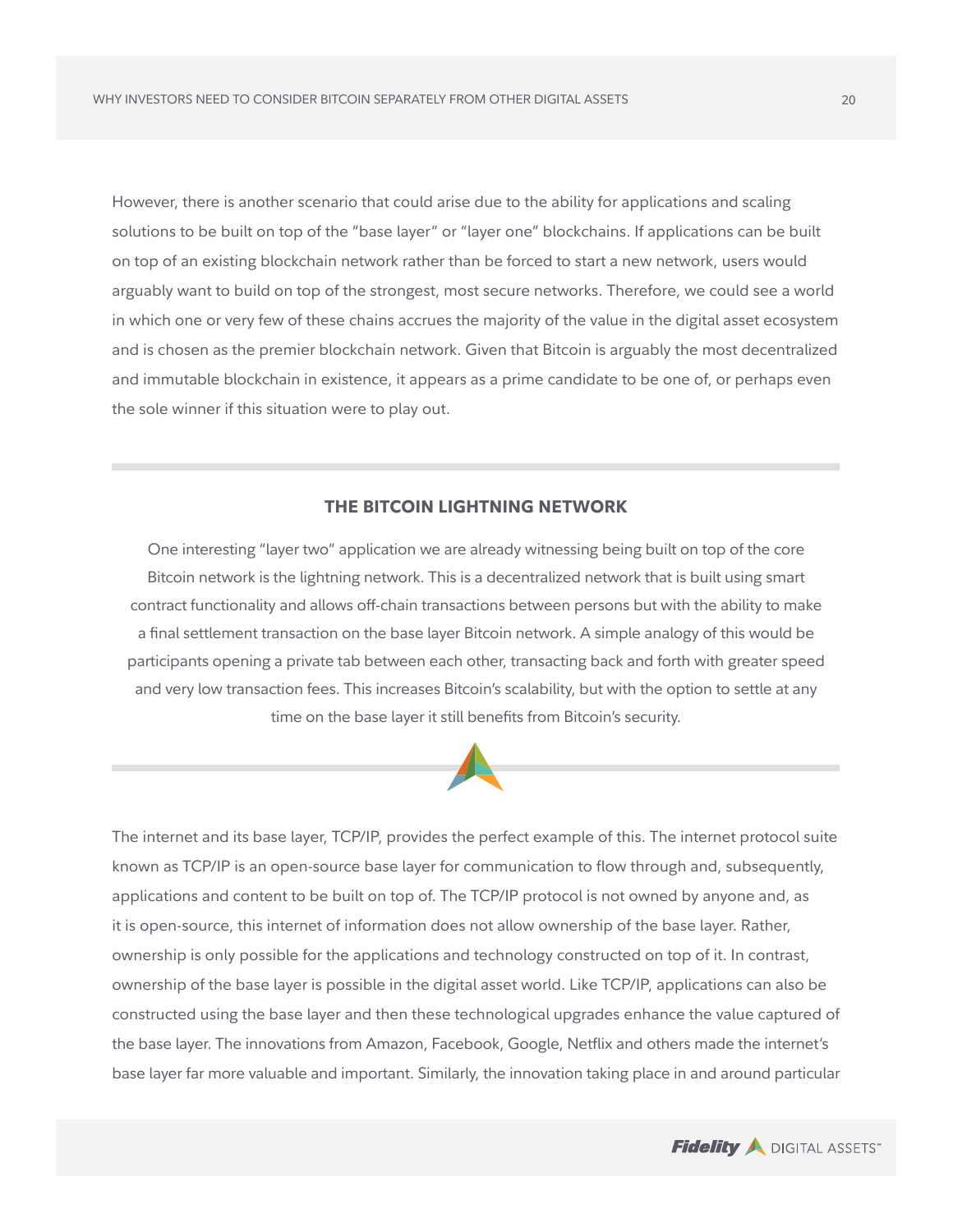digital asset protocols makes their respective base layer ownership breadth increase and enhances its use cases and usability.

What is interesting about this architecture is that an investor can own part of the base layer of this new technology and can be relatively agnostic about what specific applications are built on top of it. It would be akin to being able to own the base layer of the internet and getting exposure to all of the innovation on top (e.g.,



Source: @Croesus\_BTC on Twitter<sup>19</sup>

Google, Amazon etc.) without having to try to pick the specific winners and losers.

## *Bitcoin is aiming to satisfy a clear market need*

Of course, we do not know what the new digital asset system will look like as it continues to mature, or whether we will see a multi-chain world of different tokens with varying degrees of centralization or if we will see a winner-take-all approach where more applications are built on the most secure and decentralized chain. However, it appears at this point that Bitcoin has found a role in the digital asset ecosystem as a scarce, store of value asset at the very least. The ability for all of the other digital assets to fulfill some other necessary use case remains to be seen in our opinion. The same cannot be said for Bitcoin. This creates far different risk-return investment profiles between Bitcoin and all other digital assets, and ultimately should impact how allocators consider incorporating each into their investment portfolio.

# **Digital assets' place in a portfolio**

Investors working through their understanding of the digital asset ecosystem and creating a framework for considering investment in the space are likely to benefit from segmenting bitcoin and all other



**<sup>19</sup>** https://twitter.com/Croesus\_BTC/status/1367165017280237569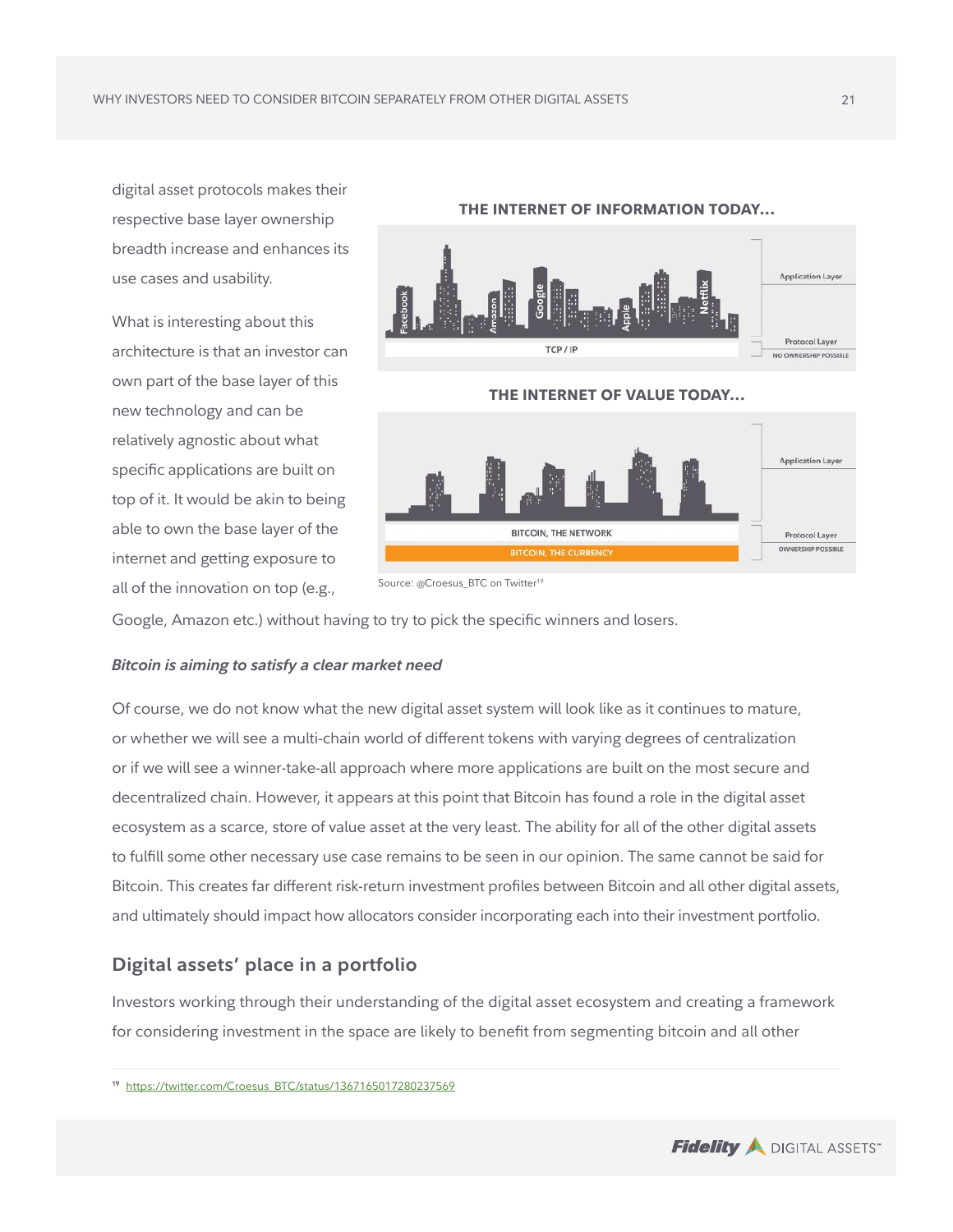digital asset investments as separate decisions. This simplifies the portfolio construction process and allows for two simultaneous yet separate decisions to be made by allocators: the importance of holding exposure to the scarcest monetary asset in this emerging digital asset category (bitcoin), while also considering the potential for exposure to the innovation and experimentation ongoing within the ecosystem outside of bitcoin.

In order to understand the proper place of bitcoin and non-bitcoin tokens in a traditional investment portfolio, investors must first derive the key risk and return drivers of their respective investment theses. This makes it possible to delineate the two and draw a conclusion upon the potential role each could play within an otherwise traditional portfolio.

# **Bitcoin's risks, potential sources of return, and role in a portfolio**

The first-mover advantage led to a lack of true competition for bitcoin's primary use case as a monetary asset and a store of value and creates a drastically different return profile for bitcoin investors. Many of the risks that could've been used to create a case for the demise of bitcoin are now gone and each day the network grows stronger with more users, miners, and infrastructure being built. Almost every risk that bitcoin still holds today can also be seen amongst every other digital asset, with nation-state attacks and protocols bugs being two of the most notable network risks.

*Protocol Bugs*: The potential for a vulnerability in any code is always a present threat. This problem can be mitigated by keeping the particular software simple and engaging in thorough review and scrutiny of the code. In Bitcoin's case, it is arguably the least likely protocol to encounter a major bug at this stage in its life given it has existed longer than any other project, holds an intentionally simplistic code and has a now \$1 trillion bounty for anyone capable of exploiting it.

*Nation-State Attacks*: Another valid risk to the bitcoin thesis is the potential for large countries to oppose the growth of the digital asset ecosystem. The geopolitical landscape to date has made proper regulation appear far more likely than outlawing these assets. In any case, Bitcoin is best positioned to defend itself against coordinated attacks due to its prioritization of decentralization.

The risks bitcoin faces today appear lower in comparison with all other digital assets given the lack of code complexity and emphasis on decentralization. Little to no true competition for its primary use case and 13 years of operating as the store of value token help to harden the case that bitcoin will

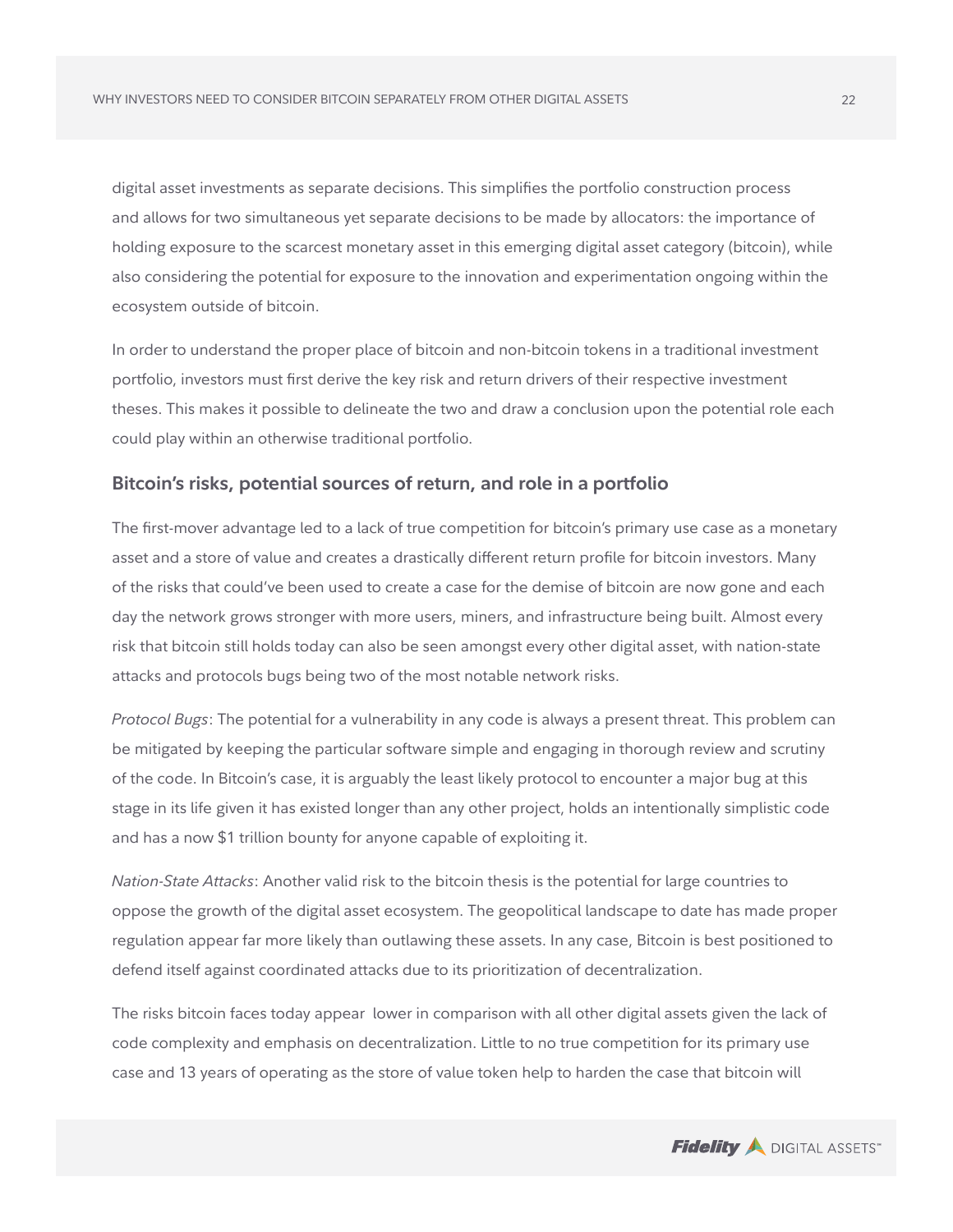continue to exist as the bedrock of the digital asset ecosystem.

In other words, it is not that we think an allocation to bitcoin does not come without risks, but that we think some investors are overestimating the downside risks of bitcoin when compared to other digital assets.

We also think some investors may be doing the same with the return side of the equation but in the opposite direction as they may be underestimating the potential returns to bitcoin compared to other digital assets. There is some merit to this idea as bitcoin with a market capitalization of around \$1 trillion may have a harder time appreciating by a factor of 100 compared to its early history when it did go up by a factor of 100 (more than once) but from a much smaller market capitalization base. However, these rewards were accompanied by a lot more risk at the time. As described above, bitcoin's level of risk has been dramatically reduced from its very early days. Furthermore, we think the return potential for bitcoin is still very sizeable.

Bitcoin's return profile is driven by two strong tailwinds: the growth of the digital asset ecosystem and the potential instability of traditional macroeconomic conditions. These return tailwinds are likely to be captured in an easier way with less risk than via the majority of other digital assets.

*Growth of the Digital Asset Ecosystem*: As money flows throughout the entire asset class, the store of value standard gains further legitimacy and importance. Every project, token, or piece of infrastructure being built and funded is expanding the use case and value associated with having a neutral, scarce, digital reserve asset. While other tokens benefit from money that flows indirectly towards the space, bitcoin is the easiest way to benefit from this growth. As discussed earlier, bitcoin's lack of competition for being recognized as the preeminent store of value asset means there is little threat to its current stronghold on being the ecosystem's "money." Much of the growth associated with the build-out of all digital assets is good for bitcoin.

*Potential Instability of Traditional Macro Conditions:* The increasing use of monetary and fiscal policy as a way to provide support for ongoing economic growth may give rise to concerns about the overall stability of the financial system and the ability for the economy to stand on its own. The buildup of these policies has led to never-before-seen global sovereign debt levels.<sup>20</sup> Leverage has historically driven financial systems towards fragility. One such potential outcome as a result of the



**<sup>20</sup>** <https://blogs.imf.org/2021/12/15/global-debt-reaches-a-record-226-trillion>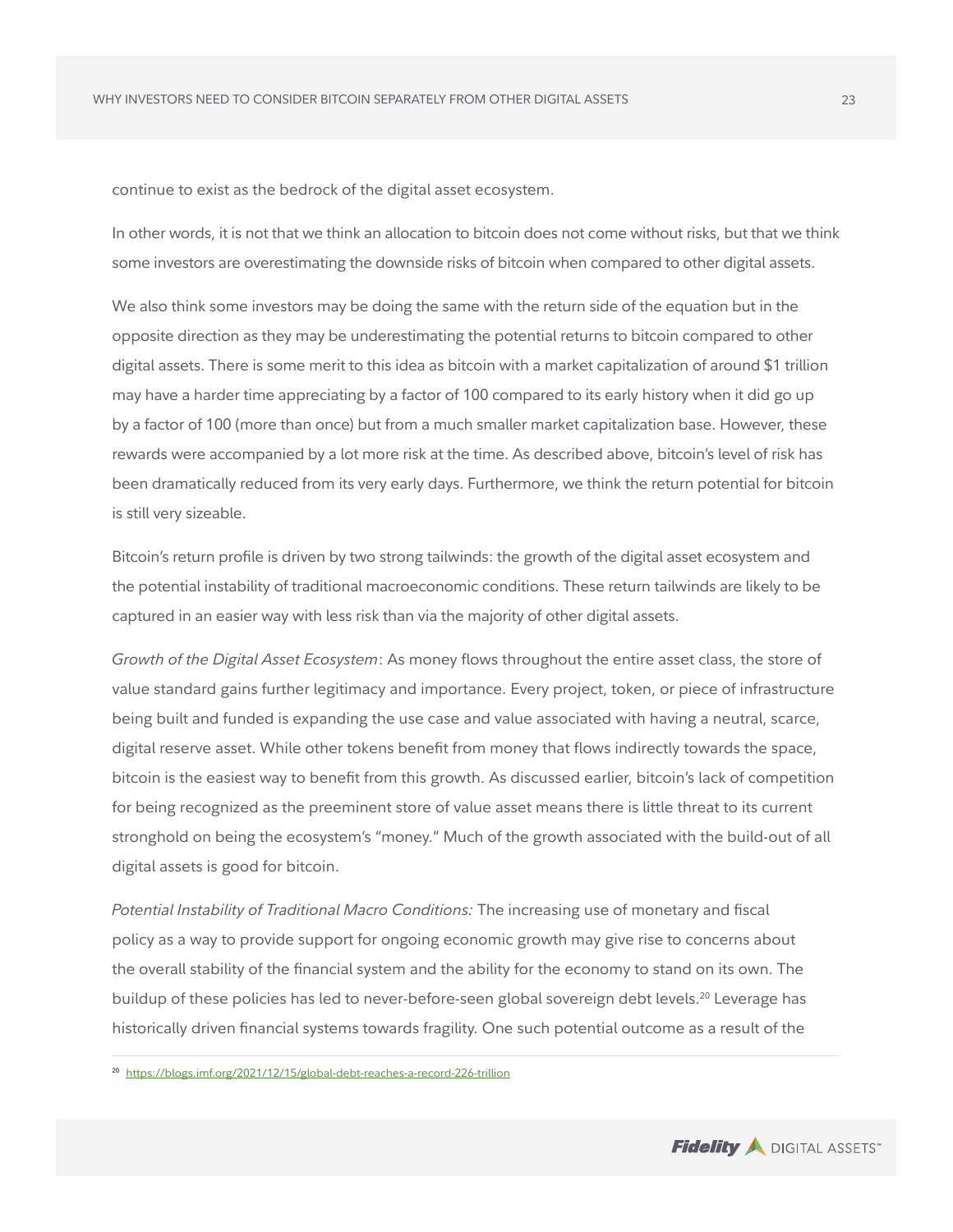current situation is a path of financial repression (negative real interest rates).21 These types of macro environments have historically tended to benefit scarce assets whose supply cannot be altered. For example, gold's outperformance in the most recent episode of high inflation and therefore negative real interest rates in the late 1970s. In the digital asset world, Bitcoin's ruleset, historical precedents, and decentralization have created the greatest level of scarcity of any digital asset protocol. This makes a compelling case as the greatest available hedge for some of the potential headwinds facing the legacy financial system.

Given the ability to hedge potential outcomes associated with traditional assets and capture overall ecosystem growth, bitcoin becomes a simple and efficient way to gain exposure to the digital asset ecosystem.

#### *Non-bitcoin risks & return drivers*

Many investors often cite the potential for extremely advantageous returns as their reason for overweighting alternative or non-bitcoin digital assets and, in some cases, omitting bitcoin entirely from their portfolio. While this potential return profile may exist for certain digital assets, it's important to consider that these projects also often come with greater overall risks and a meaningful chance of the token becoming worthless if it fails to live up to expectations.

The risks with non-bitcoin tokens certainly ranges on a case-by-case basis and tends to become more extreme in longer-tail, more speculative tokens. However, many of these risks are still shared amongst the majority of these projects. A few key risks are noted below:

*Exhibiting Adequate Decentralization:* Bitcoin's proof of work algorithm, governance structure, and fair launch created the grounds for a decentralized project with minimal trust required. Other tokens have alternative consensus mechanisms, governance structures and token launches, which often reduce their level of decentralization. Since it is one of the key value propositions being promised by the majority of these protocols, investors should consider how decentralized their particular project actually is. A lack of adequate decentralization makes a particular protocol more susceptible to regulatory oversight and impairs users' rights.



**<sup>21</sup>** See for example "The Liquidation of Government Debt" by C. M. Reinhart and M. B. Sbrancia, IMF Working Paper (2015) https://www.imf.[org/external/pubs/ft/wp/2015/wp1507.pdf](https://www.imf.org/external/pubs/ft/wp/2015/wp1507.pdf)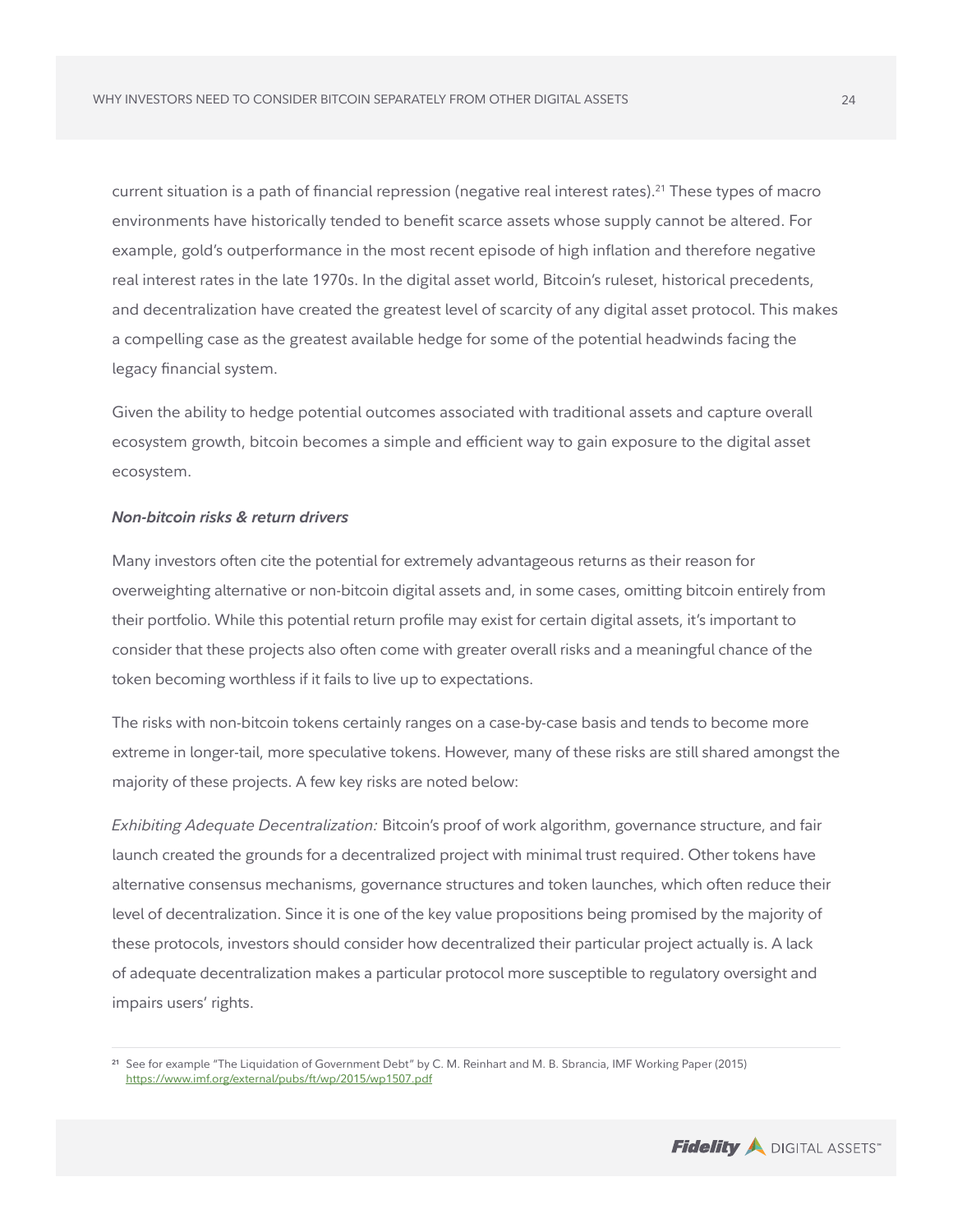*The Threat of Competition:* Differentiation becomes difficult with open-source code when one platform is able to copy and build upon the shortcomings of another's. Historically, we have witnessed many failed projects and the turnover amongst the most valuable 10 or 20 coins has been extreme. Protocols must build a large enough network effect around their given use case in hopes that they can defend themselves against competitors since almost every non-bitcoin network is attempting to add some level

of scalability or functionality to their base layer to prove their worth.

The return drivers of all non-bitcoin digital assets are also much different, given that protocols are forced to make certain tradeoffs to enhance speed, functionality, and other characteristics to warrant a use case. Encompassed within all non-bitcoin digital assets is the most important driver of returns:

*Attracting Developers and Creating Network Effects*: Projects which have shown the ability to be successful and create something promising have done so by bringing the proper talent onboard and retaining their userbase. Ethereum and Solana provide a great example of what is possible for a protocol that can attract a large amount of developers, build a usable platform, and gain a loyal network of users. When done right, there is clearly a lot of value that can be created for investors.

|                | 2017             | 2022                         |
|----------------|------------------|------------------------------|
| $\mathbf{1}$   | <b>Bitcoin</b>   | <b>Bitcoin</b>               |
| $\overline{2}$ | <b>Ethereum</b>  | <b>Ethereum</b>              |
| 3              | <b>XRP</b>       | Tether (Stablecoin)          |
| $\overline{4}$ | Litecoin         | <b>BNB</b>                   |
| 5              | Monero           | Cardano                      |
| 6              | Ethereum Classic | <b>USD Coin (Stablecoin)</b> |
| $\overline{7}$ | Dash             | Solana                       |
| 8              | Augur            | <b>XRP</b>                   |
| 9              | MaidSafeCoin     | Terra                        |
| 10             | Steem            | Polkadot                     |

# **TOP 10 DIGITAL ASSETS BY MARKET CAPITALIZATION**

Source: CoinMarketCap, Date: 1/18/2022

Given the increased amount of competition and

potential paths of failure for many of these projects, allocating to non-bitcoin tokens is often done with a venture capital-like mindset. Instead of picking one particular project, investment allocators typically take small positions across many individual names. This typically results in seeking out an actively managed solution to deal with the increase in overall complexity. Again, showing a stark contrast to a simple bitcoin-only approach to this digital asset space.